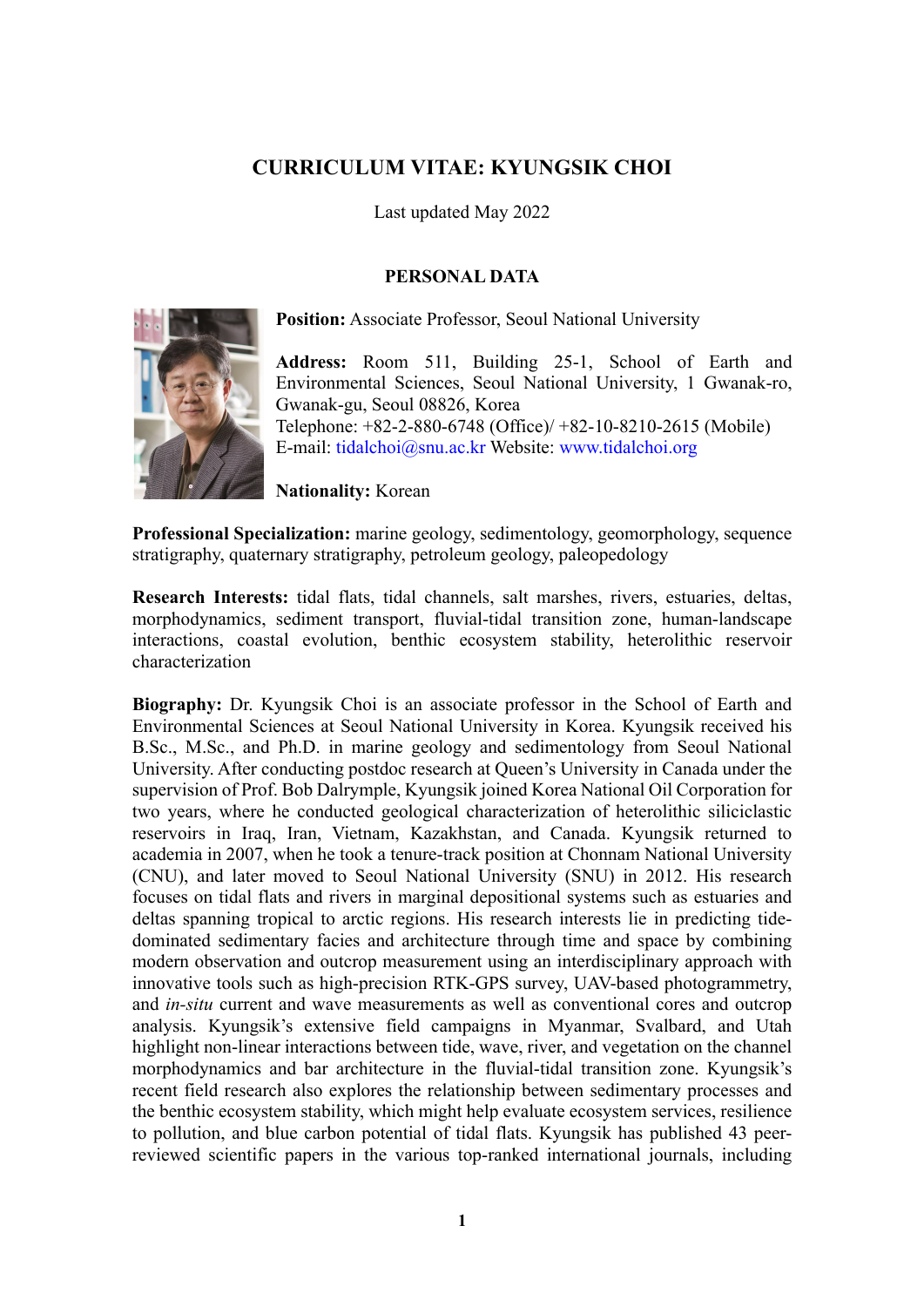'Dalrymple and Choi (2007)' in Earth-Science Reviews cited 875 times, and a book entitled 'The Tide-dominated Han River Delta' by Elsevier. Kyungsik has been a member of SEPM since 1991 and has served the society as a Global SEPM Ambassador since 2014. Kyungsik is also a member of AAPG and IAS. Kyungsik has supervised ten graduate students for thesis and dissertations. Kyungsik received a citation from the Korean Government in 2012 for service in preparing classified government documents and technical presentations for CLCS (Commission on the Limits of the Continental Shelf) of the UN. Kyungsik has devoted his entire academic career to the sedimentological and morphodynamic characterization of the tide-influenced depositional systems with an extensive and repetitive field-based research in the challenging locations to predict better the spatio-temporal variability of facies and stratigraphic architecture in the systems, to reconstruct the evolution of the systems, and to evaluate natural and anthropogenic impacts on the systems during rapid global change.

**Education and Outreach:** Kyungsik has supervised 2 Ph.D. thesis (1 as a committee member), 11 master theses (4 as a committee member), and 21 bachelor theses in Seoul National University and Chonnam National University. The Ph.D. thesis completed by Dohyeong Kim won the best Ph.D. award in the class of 2022. Currently, Kyungsik supervises five Ph.D. candidates. Each year, Kyungsik has taught two to three courses for undergraduates, including oceanography, marine geology, and sedimentology, and two to three classes for graduate students, including advanced tidal sedimentology, sequence stratigraphy and basin analysis. With a strong belief in field experiences to better understand the geomorphology and sedimentary processes of coastal environments, Kyungsik has been actively running field schools at least once a year for undergraduate students. Kyungsik has devoted himself to providing field experiences for graduate students with the numerous field campaigns not only in Korea but also in Myanmar (2014~2020), Svalbard (2015~2019), China (2019), Cambodia (2016), Philippines (2017), and Utah (2011~2014). Kyungsik has shared scientific knowledge with the public and industries by providing lectures and media interviews on science issues in plain language. In addition, Kyungsik has established an international partnership with Dagon University in Myanmar in 2015 and provided the Department of Geology in the university with lectures and field gears, and trained the professors in the field in 2015 and 2016. In 2017, Kyungsik played a crucial role in building a partnership between Seoul National University and the Arctic University in Tromso in Norway for research in the Arctic.

### **EDUCATION**

| B.Sc. Seoul National University | 1991 Oceanography                  |
|---------------------------------|------------------------------------|
| M.Sc. Seoul National University | 1994 Marine Geology                |
| Ph.D. Seoul National University | 2001 Sedimentology, Marine Geology |

#### **POSITIONS HELD**

| 1996.12-1997.12 | <b>General Secretary</b> | Korean Society of Oceanography |
|-----------------|--------------------------|--------------------------------|
| 2001.5-2001.7   | Postdoctoral fellow      | Korea Ocean Research and       |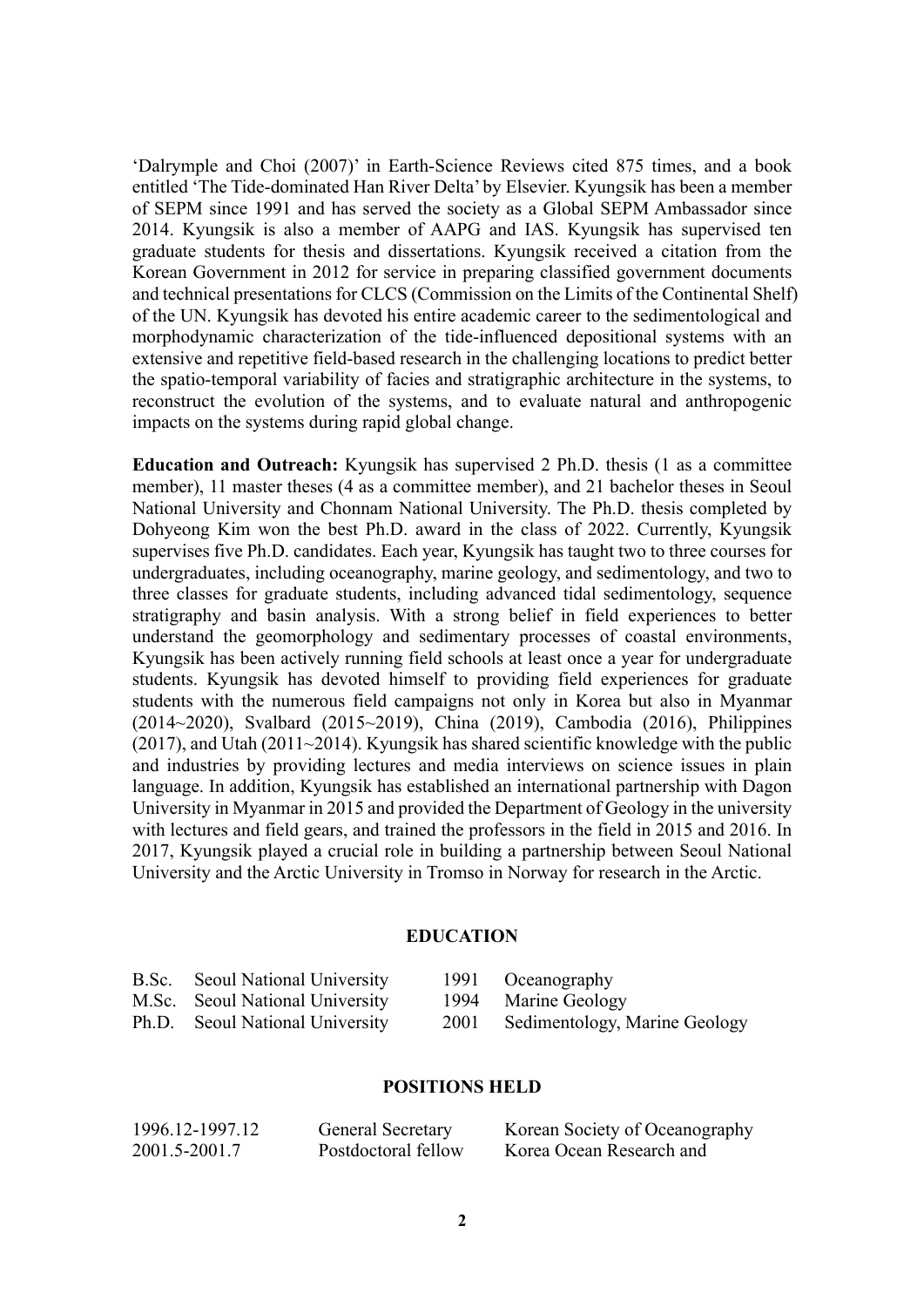| 2001.8-2004.4       | Postdoctoral fellow        | Development Institute<br>Queen's University, Canada |
|---------------------|----------------------------|-----------------------------------------------------|
|                     |                            | (Supervisor: Prof. Bob Dalrymple)                   |
| 2004.6.28-2005.5.8  | Postdoctoral fellow        | Korea Institute of Geoscience and                   |
|                     |                            | <b>Mineral Resources</b>                            |
| 2005.5.9-2007.1.1   | <b>Assistant Manager</b>   | Korea National Oil Corporation                      |
| 2007.1.1-2011.3.31  | <b>Assistant Professor</b> | Chonnam National University                         |
| 2008.4.1-2012.12.31 | <b>TTC</b> Member          | <b>DSME E&amp;R</b>                                 |
| 2011.4.1-2012.8.31  | <b>Associate Professor</b> | Chonnam National University                         |
| 2012.9.1-2017.2.28  | <b>Assistant Professor</b> | Seoul National University                           |
| 2014.8.31-present   | Global Ambassador          | <b>SEPM</b>                                         |
| 2017.3.1-present    | <b>Associate Professor</b> | Seoul National University                           |

#### **MEMBERSHIPS IN PROFESSIONAL SOCIETIES**

SEPM (Society for Sedimentary Geology): Member, 1991 – present Global Ambassador, 2014 – present International Association of Sedimentologists (IAS): Member, 1991 – present American Association of Petroleum Geologists (AAPG): Member, 1994 – present Korean Society of Oceanography (KSO): Sustaining Member, 1997 – present Geological Society of Korea (GSK): Member, 2009 – present Korean Society of Quaternary Research (KOQUA): Member, 2010 – present Korean Society of Petroleum Geology (KSPG): Member, 2008 – present

## **EDITORIAL BOARD MEMBER**

**Frontiers in Earth Science**: Review Editor, 2021 – present **Ocean Science Journa**l: Associate Editor, 2013 – 2019

## **FELLOWSHIPS GRANTED**

Predoctoral fellowship of the Korea Research Foundation (1997) Postdoctoral fellowship of the Korea Science and Engineering Foundation (2001.8- 2002.7)

#### **CITATION**

**Ministry of Foreign Affairs and Trade (2012)** for contributing to the preparation and presentation of documents submitted to the CLCS at the United Nations.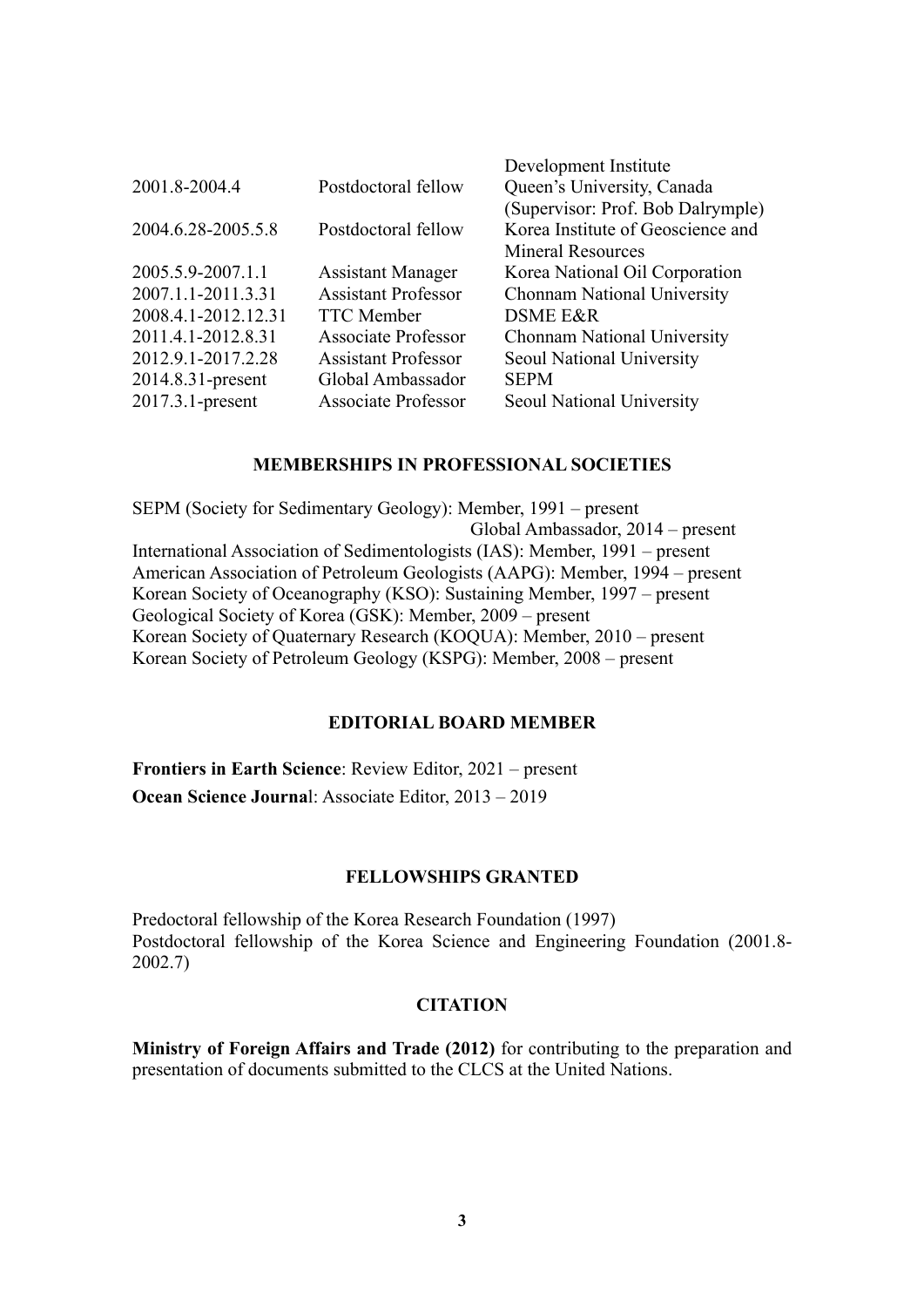#### **UNIVERSITY COURSES TAUGHT**

**2007.3 – 2012.8: Chonnam National University:** Oceanography (1<sup>st</sup> year), Marine Geology ( $2<sup>nd</sup>$  year), Sedimentology ( $3<sup>rd</sup>$  year), Petroleum Geology ( $4<sup>th</sup>$  year), Advanced Tidal Sedimentology, Basin Analysis (graduate)

**2012.9 – present: Seoul National University: Oceanography (1<sup>st</sup> year), Marine Geology**  $(2<sup>nd</sup>$  year), Sedimentology  $(3<sup>rd</sup>$  year), Advanced Tidal Sedimentology, Basin analysis, Tidal Channel Morphodynamics, Sequence Stratigraphy (graduate)

#### **GRADUATE STUDENTS ADVISED**

**KOO, Geunhyo** MS 2010, now with SK Innovation **KIM, Mihee** MS 2010 **HONG, Changmin** MS 2011 **OH, Cheongrok** MS 2014, now with National Police Agency **JO, Joohee** MS 2016 **JEON, Jihye** MS 2016, now with Korea National Oil Corporation **BANG, Seolhui** MS 2016 **KIM, Dohyeong** Ph.D. 2022, Best Ph.D. Award at SNU **IRIN, Siti Marina** Ph.D. due to graduate Spring 2023, now with Geological Agency of Indonesia **JO, Joohee** Ph.D. due to graduate Spring 2023

## **GRADUATE STUDENTS ADVISED AS A COMMITTEE MEMBER**

**LIM, Hangwi** 2013 MS **KIM, Taewoo** 2017 MS **Choo, Seungoh** 2018 MS **Kim, Sunjoo** 2019 MS **KIM, Hyejin** 2020 Ph.D. **LEE, Jongmin** 2022 Ph.D.

### **UNDERGRADUATE STUDENTS ADVISED**

**KOO, Kunhyo** 2009-2010 **KIM, Mihee** 2009-2010 **YOON, Heesoo** 2010-2011 **YOON, Taekyung** 2010-2011 **JUNG, Hyeran** 2010-2011 **HONG, Changmin** 2008-2012 **JUNG, Jaehoon** 2010-2012 **JO, Joohee** 2010-2012 **OH, Chungrok** 2010-2014 **PARK, Jiyoung** 2011-2012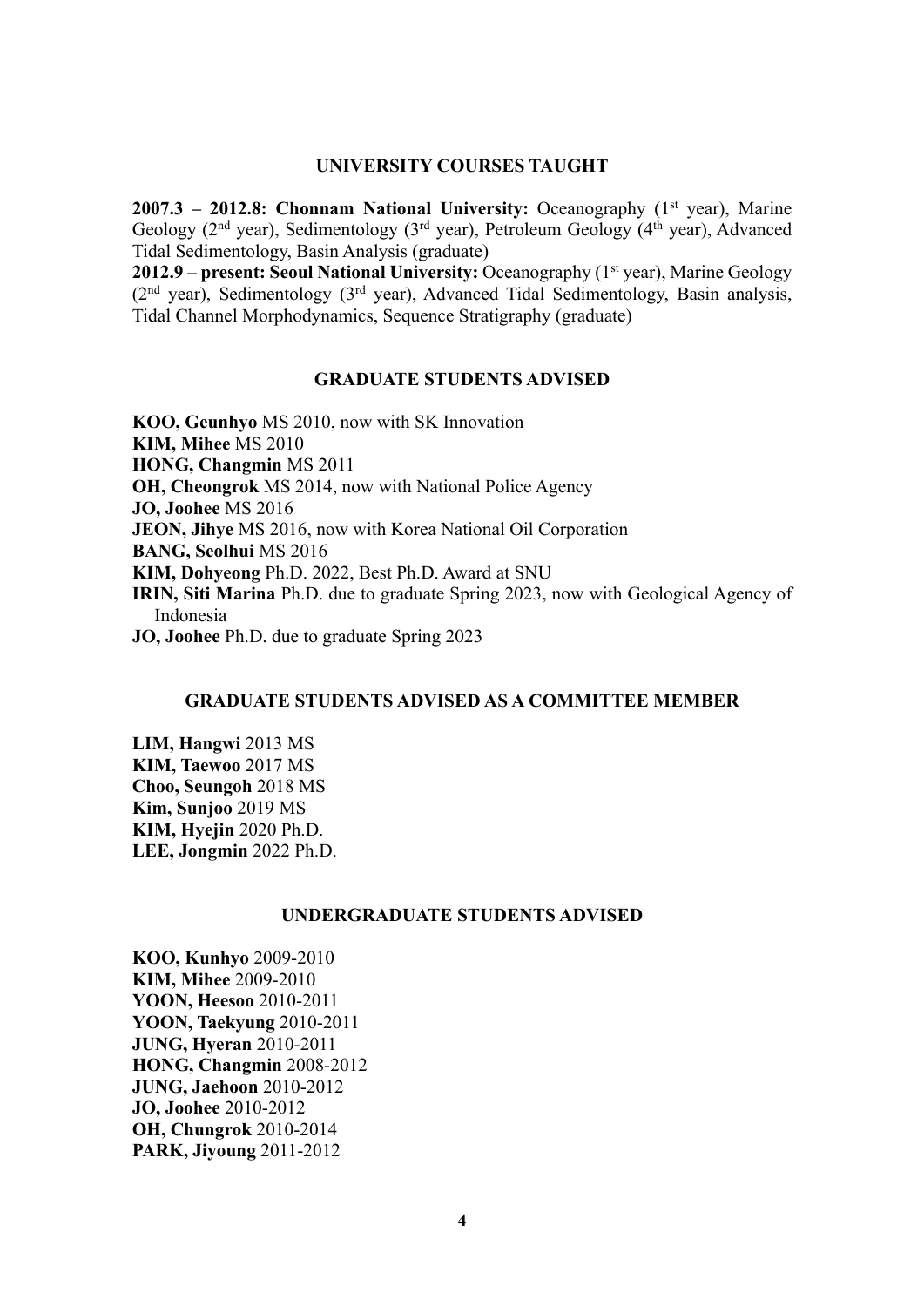**LEE, Junghoon** 2011-2012 **KO, Youngdae** 2011-2012 **CHOI, Junyoung** 2011-2012 **BAE, Sangeun** 2013 **JIN, Taein** 2014-2015 **SUK, Jungwoong** 2014-2016 **DZIKRURROKHIM, Ridwan** 2017-2018 **GERALDINE, Maria Palacios Torres** 2018 **BUSHUEV, Esther** 2018-2019 **PHANTHOULAASA, Valaphone** 2018-2020 **YAJJU, Pradhan** 2021-2022

#### **FIELD SCHOOL**

2007 Kochang tidal flat (CNU) Oct. 27-29

2008 Ganghwa tidal flat (CNU) May 16-17

2008 Kochang tidal flat (CNU) Sep.18 (special strengthening competitiveness program)

2008 Yeochari tidal flat, sand bar (KSPG/KNOC) Oct. 29-30

2009 Kochang tidal flat (KBS) Environmental Special Program Sep. 8

2010 Jeju island Shipboard exercise (CNU) Apr. 1-2

2011 Utah field trip (CNU + DSME E&R) May 10-13

2011 Gomso Bay, Hampyung Bay, Saemangeum (KIGAM) Sep. 23-25

2013 Yeochari tidal flat (SNU) May14

2013 Ganghwa tidal flat (KNOC) Jun.15

2014 Yeochari tidal flat (SNU) May 15-16

2014 Kochang tidal flat (SNU) Nov. 19-20

2016 Yeochari tidal flat (SNU) May 6-7

2016 Yeochari tidal flat (SNU) Oct. 17

2017 Yeochari tidal flat (SNU) Apr. 25-26

2017 Yeochari tidal flat (SNU) Nov. 17-18

2018 Kochang tidal flat (SNU) Apr. 27-28

2019 Yeochari tidal flat (SNU) Nov.14-15

2022 Yeochari tidal flat (SNU) May. 16-17

#### **SHORT COURSES**

2008 DSME E&R Oil School on Reservoir characterization, Oct.16-17

2013 KNOC Oil School on Stratigraphic reservoir characterization, May18-22

2015 Dagon University in Myanmar on Ocean Science, Jan. 26

2016 Natural Science College Science Camp at SNU on Coastal Environments, Aug. 3-4

2016 Siheung City School on Tidal Flats and Channels, Nov. 29

## **MEDIA APPEARANCES**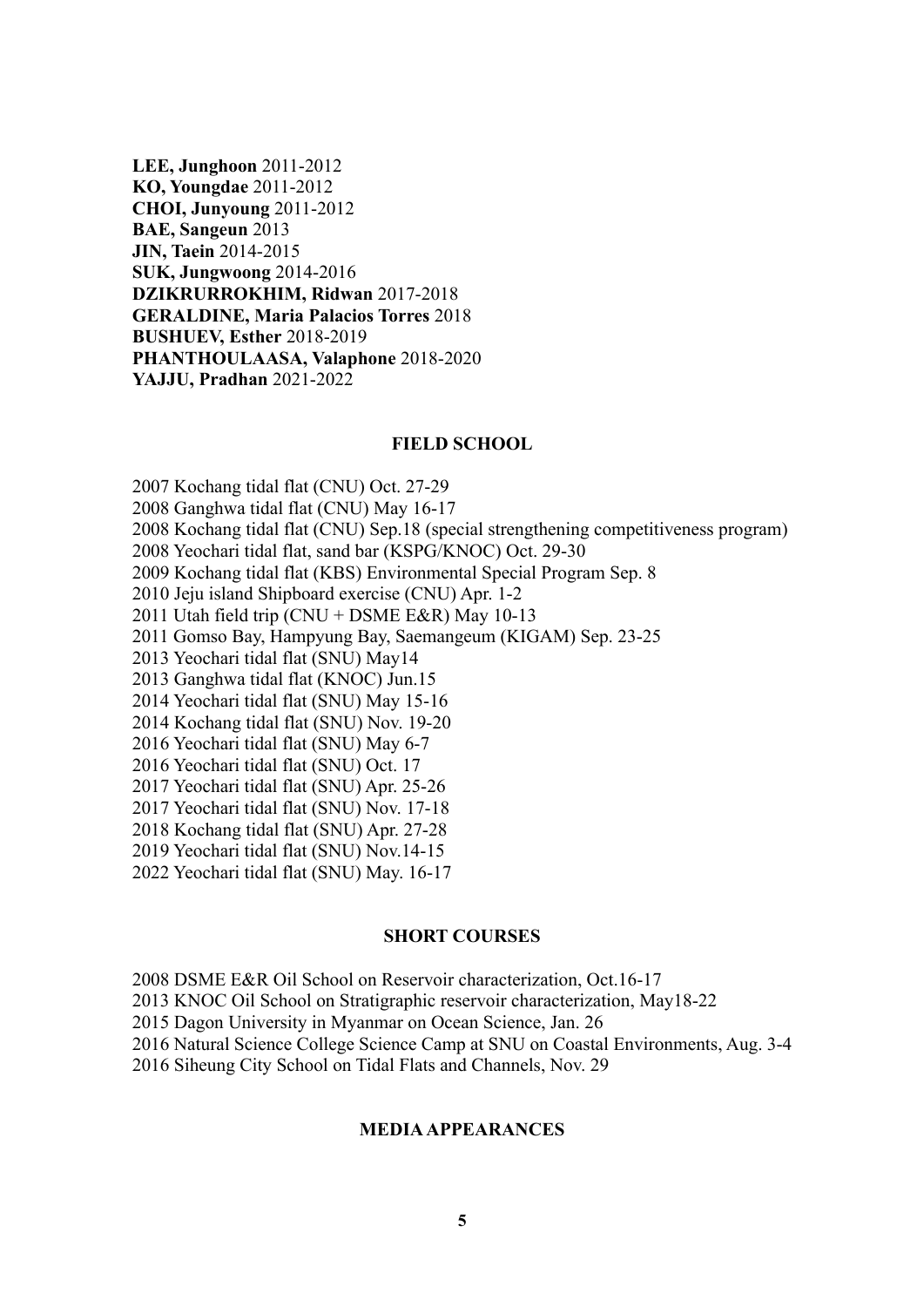- KBS (Korea Broadcasting System) (2009) 'Environment Special'. Moon and Life. Aired on Oct. 7.
- EBS (Education Broadcasting Company) (2014) 'Education Report ON'. Aired on Feb. 9.
- NATURE (2015) Yellow Sea talks raise hopes for marine science. Vol. 528, 318 319.
- JTBC (Jungang Broadcasting Company) (2019) 'Spotlight' special investigating programme. Cry of Antarctica. Aired on Sep. 19.
- JTBC (Jungang Broadcasting Company) (2020) 'Spotlight' special investigating programme. Mystery of Bill. Aired on Jul. 2.

## **RESEARCH PUBLICATIONS (1995-2022)**

(\* corresponding author/IF: 2020 Impact Factor) Citations **2173**, h-index **21**, i10-index **30** (as of May 9, 2022)

- 51. Kim, D., Jo, J., Nam, S.-I., **Choi, K.S.\***, 2022. Morphodynamic evolution of paraglacial spit complexes on a tide-influenced Arctic fjord delta (Dicksonfjorden, Svalbard). **Marine Geology** 447, 106800 (IF: 3.548).
- 50. Kwon, I., Lee, C., Lee, J., Kim, B., Park, S.Y., Kim, J., Lee, J., Noh, J., Kwon, B.O., Son, S., Yoon, H.J., Nam, J.H., **Choi, K.S.**, Khim, J.S., 2022. The first national scale evaluation of total nitrogen stocks and burial rates of intertidal sediments along the entire coast of South Korea. **Science of the Total Environment** 827, 154320. (IF: 7.963)
- 49. Kim, D., Ko, J., Jo, J., Ryu, J., **Choi, K.S.\***, 2022. Decoupling natural and man-made impacts on the morphologic and sedimentologic changes in the tidal flats, Saemangeum area, west coast of Korea: implications for benthic ecosystem stability. **Science of the Total Environment** 807, 151779. (IF: 7.963) **Citations: 1**
- 48. **Choi, K.S.\***, Jo, J., Kim, D., 2021. Tidal and seasonal controls on the stratigraphic architecture of blind tidal channel deposits in the fluvial-tidal transition of the macrotidal Sittaung River estuary, Myanmar. **Sedimentary Geology** 426, 106029. (IF: 3.397) **Citations: 2**
- 47. Lee, J., Kim, B., Noh, J., Lee, C., Kwon, I., Kwon, B.O., Ryu, J., Park, J., Hong, S., Lee, S., Kim, S.G., Son, S., Yoon, H.J., Yim, J., Nam, J., **Choi, K.S.**, Khim, J.S., 2021. The first national scale evaluation of organic carbon stocks and sequestration rates of coastal sediments along the west, south and east coasts of South Korea. **Science of the Total Environment** 793, 148568. (IF: 7.963) **Citations: 7**
- 46. Hwang, K., Lee, J., Kwon, I., Park, S.Y., Yoon, S.J., Lee, J., Kim, B., Kim, T., Kwon, B.O., Hong, S., Lee, M.J., Hu, W., Wang, T., **Choi, K.S.**, Ryu, J., Khim, J.S., 2021. Large-scale sediment toxicity assessment over the 15,000 km of coastline in the Yellow and Bohai seas, East Asia. **Science of the Total Environment** 792, 148371. (IF: 7.963) **Citations: 4**
- 45. Kim, D., Jo, J., **Choi, K.S.\***, 2021. Role of rainfall-induced runoff discharge and human disturbance on the morphodynamics and sedimentation in the semienclosed macrotidal flats. **Marine Geology** 438, 106522. (IF: 3.548) **Citations: 2**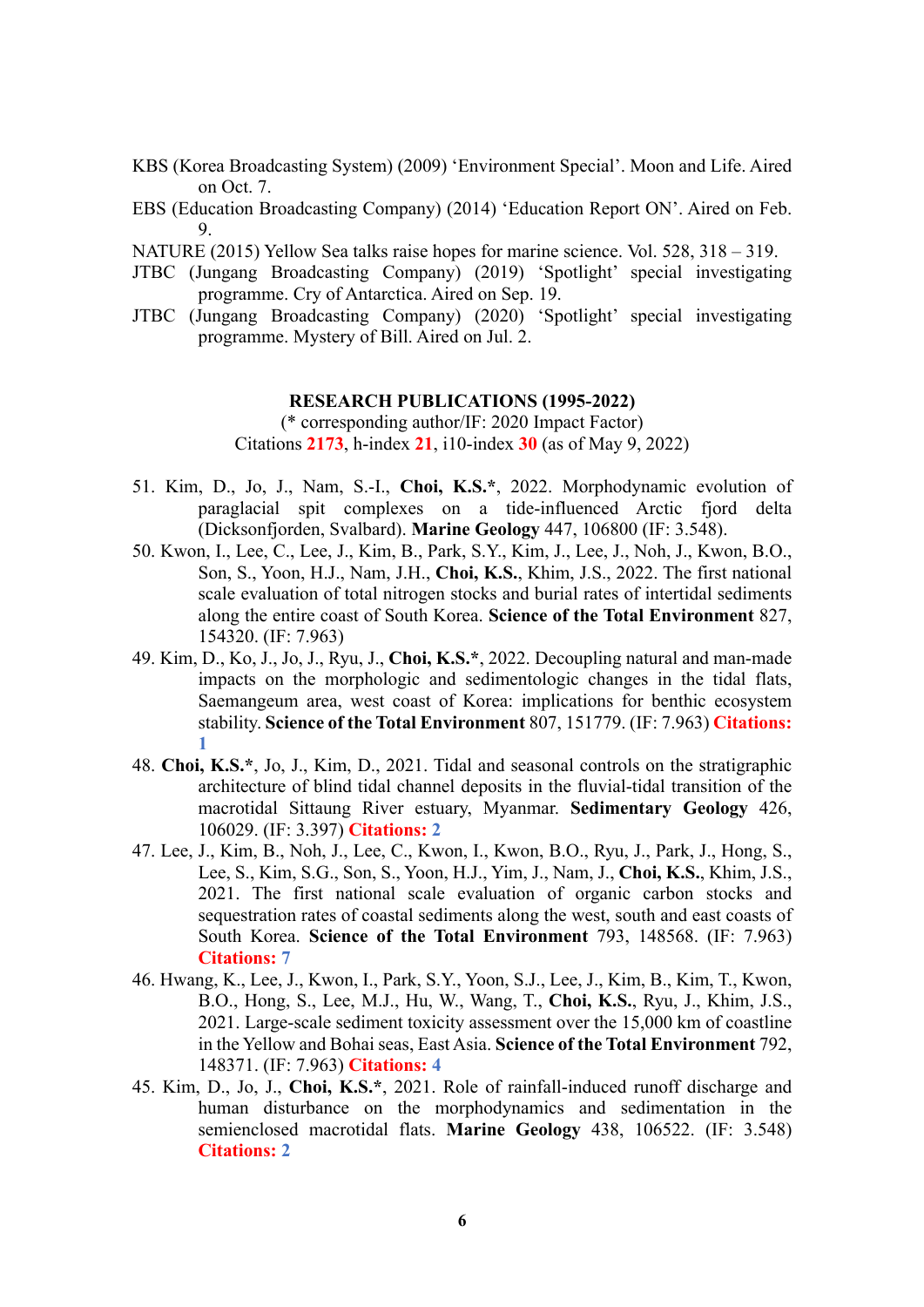- 44. **Choi, K.S.\***, Kim, D., Jo, J., 2020. Morphodynamic evolution of the macrotidal Sittaung River estuary, Myanmar: tidal versus seasonal controls. **Marine Geology** 430, 106367. (IF: 3.548) **Citations: 14**
- 43. Kim, D., Kwon, B., **Choi, K.S.\***, 2020. Impact of derelict fishing gear on the seafloor integrity and benthic communities in the macrotidal flats, northern Gyeonggi Bay, west coast of Korea. **Science of the Total Environment** 745, 141168. (IF: 7.963) **Citations: 3**
- 42. Liu, P., Hu, W., Tian, K., Huang, B., Zhao, Y., Wang, X., Zhou, Y., Shi, B., Kwon, B.- O., **Choi, K.S.**, Ryu, J., Chen, Y., Wang, T., Khim, J.S., 2020. Accumulation and ecological risk of heavy metals in soil along the coastal areas of the Bohai Sea and the Yellow Sea: A comparative study of China and South Korea. **Environmental International** 137, 105519. (IF: 9.621) **Citations: 45**
- 41. Tian, K., Wu, Q., Liu, P., Hu, W., Huang, B., Shi, B., Zhou, Y., Kwon, B.-O., **Choi, K.S.**, Ryu, J., Khim, J.S., Wang, T., 2020. Ecological risk assessment of heavy metals in sediments and water from the coastal areas of the Bohai Sea and the Yellow Sea. **Environmental International** 136, 105512. (IF: 9.621) **Citations: 81**
- 40. Kim, S., Hong, S., Lee, J., Kim, T., Yoon, S.J., Lee, J., **Choi, K.S.**, Kwon, B.-O., Giesy, J.P., Khim, J.S., 2020. Long-term trends of persistent toxic substances and potential toxicities in sediments along the west coast of South Korea. **Marine Pollution Bulletin** 151, 110821. (IF: 5.553) **Citations: 7**
- 39. Kim, D., Jo, J., Kim, B., Ryu, J., **Choi, K.S.\***, 2020. Influence of dike-induced morphologic and sedimentologic changes on the benthic ecosystem in the sheltered tidal flats, Saemangeum area, west coast of Korea. **Environmental Pollution** 257, 113507. (IF: 8.071) **Citations: 9**
- 38. Bae, H., Lee, J.-H., Song, S.J., Ryu, J., Noh, J., Kwon, B.-O., **Choi, K.S.**, Khim, J.S., 2018. Spatiotemporal variations in macrofaunal assemblages linked to sitespecific environmental factors in two contrasting nearshore habitats. **Environmental Pollution** 241, 596–606. (IF: 8.071) **Citations: 10**
- 37. Yim, J., Kwon, B.-O., Nam, J., Hwang, J.H., **Choi, K.S.**, Khim, J.S., 2018. Analysis of forty years long changes in coastal land use and land cover of the Yellow Sea: The gains or losses in ecosystem services. **Environmental Pollution** 241, 74– 84. (IF: 8.071) **Citations: 48**
- 36. Bae, H., Lee, J.-H., Song, S.J., Park, J., Kwon, B.-O., Hong, S., Ryu, J., **Choi, K.S.**, Khim, J.S., 2017. Impacts of environmental and anthropogenic stresses on macrozoobenthic communities in Jinhae Bay, Korea. **Chemosphere** 171, 681– 691. (IF: 7.086) **Citations: 21**
- 35. Jo, J.H., **Choi, K.S.\***, 2016. Hydrodynamics and morphodynamics of tidal compound dunes in the open coast macrotidal flat, northern Gyeonggi Bay, west coast of Korea – role of waves and tidal currents. **Journal of Sedimentary Research** 86, 1103–1122. **Citations: 6**
- 34. **Choi, K.S.\***, Kim, D.H., 2016. Morphologic and hydrodynamic controls on the occurrence of tidal bundles in an open-coast macrotidal environment, northern Gyeonggi Bay, west coast of Korea. **Sedimentary Geology** 339, 68–82. **Citations: 12**
- 33. Cummings, D.I., Dalrymple, R.W., **Choi, K.S.**, Jin, J.H., 2016. **The Tide-Dominated Han River Delta, Korea** – Geomorphology, Sedimentology, and Stratigraphic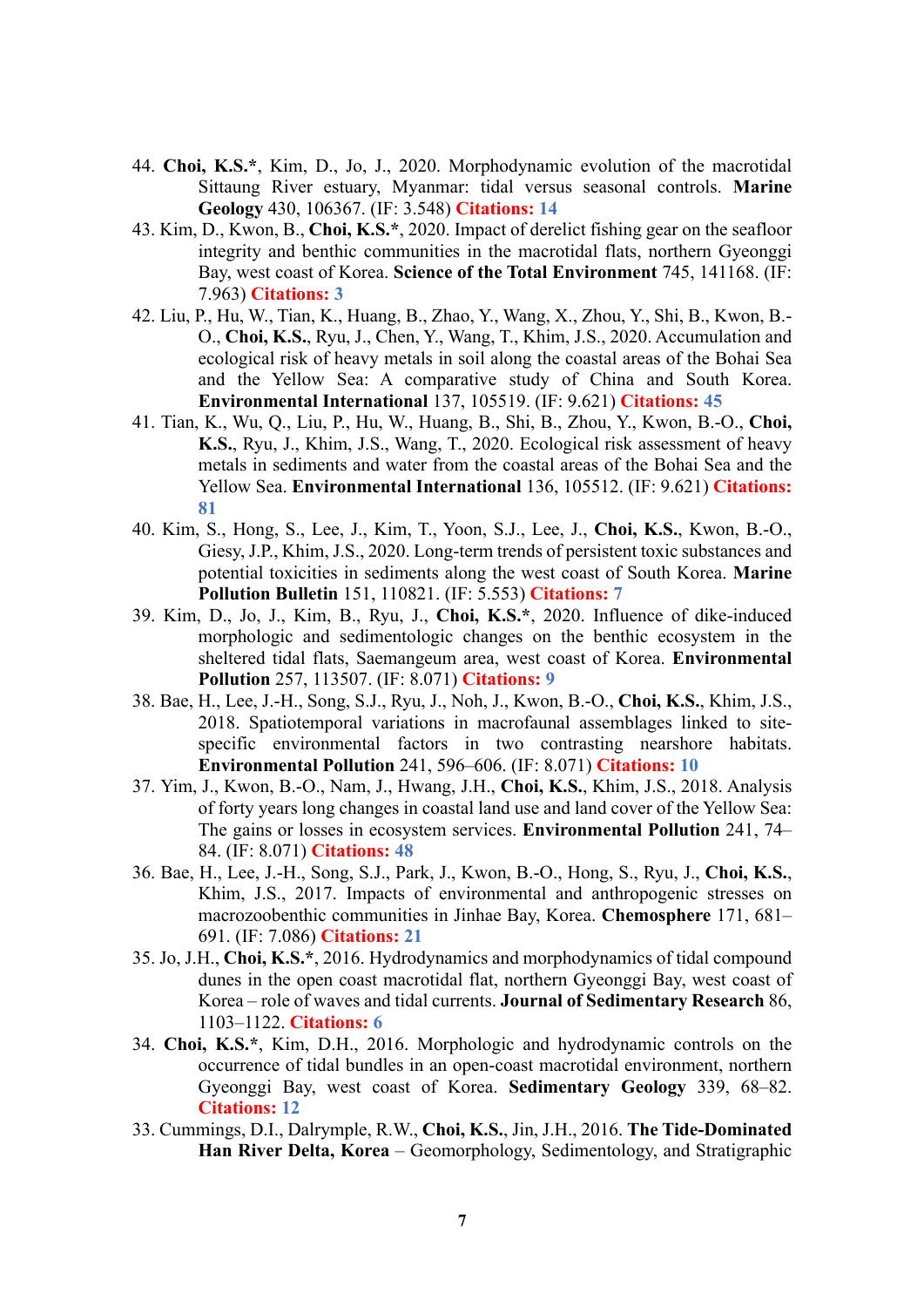Architecture. Elsevier, Amsterdam. 376p. **Citations: 26**

- 32. Olariu, C., Steel, R.J., Olariu, M.I., **Choi, K.S.**, 2015. Facies and architecture of unusual fluvial-tidal channels with inclined heterolithic strata: Campanian Neslen Formation, Utah, USA. In: Ashworth, P.J., Best, J.L., and Parsons, D.R., eds., **Fluvial-Tidal Sedimentology**. Developments in Sedimentology 68, Elsevier, Amsterdam. pp. 353–394. **Citations: 32**
- 31. **Choi, K.S.\***, Jo, J.H., 2015. Morphodynamics and stratigraphic architecture of compound dunes on the open-coast macrotidal flat, Yeochari, Ganghwa Island in Gyeonggi Bay, Korea. **Marine Geology** 366, 34 – 48. **Citations: 15**
- 30. **Choi, K.S.\***, Jo, J.H., 2015. Morphodynamics of tidal channels in the open coast macrotidal flat, southern Ganghwa Island in Gyeonggi Bay, west coast of Korea. **Journal of Sedimentary Research** 85, 582–595. **Citations: 31**
- 29. **Choi, K.S.\***, 2014. Morphology, Sedimentology and Stratigraphic Evolution of Korean tidal flat – implication for future coastal managements. **Ocean & Coastal Managements** 102, 437–448. **Citations: 27**
- 28. **Choi, K.S.\***, Hong, C.M., Kim, M.H., Oh, C.R., Jung, J.H., 2013. Morphologic evolution of macrotidal estuarine channels in the Gomso Bay, west coast of Korea: implication for the architectural development of inclined heterolithic stratification. **Marine Geology** 346, 343-354. **Citations: 37**
- 27. Dalrymple, R.W., MacKay, D.A., Ichaso, A.A., **Choi, K.S.**, 2012. Processes, Morphodynamics, and Facies of Tide-dominated Estuaries. In: Davis, R.A. and Dalrymple, R.W., eds., **Principles of Tidal Sedimentology**. Springer Verlag, pp. 79-107. DOI 10.1007/978-94-007-0123-6\_5. **Citations: 183**
- 26. **Choi, K.S.\***, 2011. External controls on the architecture of inclined heterolithic stratification (IHS) of macrotidal Sukmo Channel: wave versus rainfall. **Marine Geology** 285, 17–28. **Citations: 34**
- 25. **Choi, K.S.\***, 2011. Tidal rhythmites in a mixed-energy, macrotidal estuarine channel, Gomso Bay, west coast of Korea. **Marine Geology** 280, 105–115. **Citations: 31**
- 24. Kwon, M.J., Yun, S.T., Doh, S.J., Son, B.K., **Choi, K.S.**, Kim, W., 2011. Metal enrichment and magnetic properties of core sediments from the eastern Yellow Sea, East Asia: Implications for paleo-depositional change during the late Pleistocene/Holocene transition. **Quaternary International** 230, 95–105. **Citations: 9**
- 23. Yoon, Y.H., Lee, G.H., Yoo, D.G., Han, H.C., **Choi, K.S.**, Lee, K., 2010. Cross-section restoration and one-dimensional basin modeling of the Central Subbasin in the southern Kunsan Basin, Yellow Sea. **Journal of Marine and Petroleum Geology** 27, 1325–1339. **Citations: 13**
- 22. **Choi, K.S.\***, 2010. Rhythmic climbing-ripple cross-lamination in inclined heterolithic stratification of a macrotidal estuarine channel, Gomso Bay, west coast of Korea. **Journal of Sedimentary Research** 80, 550–561. **Citations: 54**
- 21. Dalrymple, R.W., **Choi, K.S.**, 2009. Coastal Environments. In: Vivien ed., **Encyclopedia of Paleoclimatology and Ancient Environments**. Springer Verlag, p. 183-187. 10.1007/978-1-4020-4411-3\_44.
- 20. Dalrymple, R.W., **Choi, K.S.**, 2007. Morphologic and facies trends through the fluvial-marine transition in tide-dominated depositional systems: a schematic framework for environmental and sequence-stratigraphic interpretations. **Earth-Science Reviews** 81, 135–174. **Citations: 897**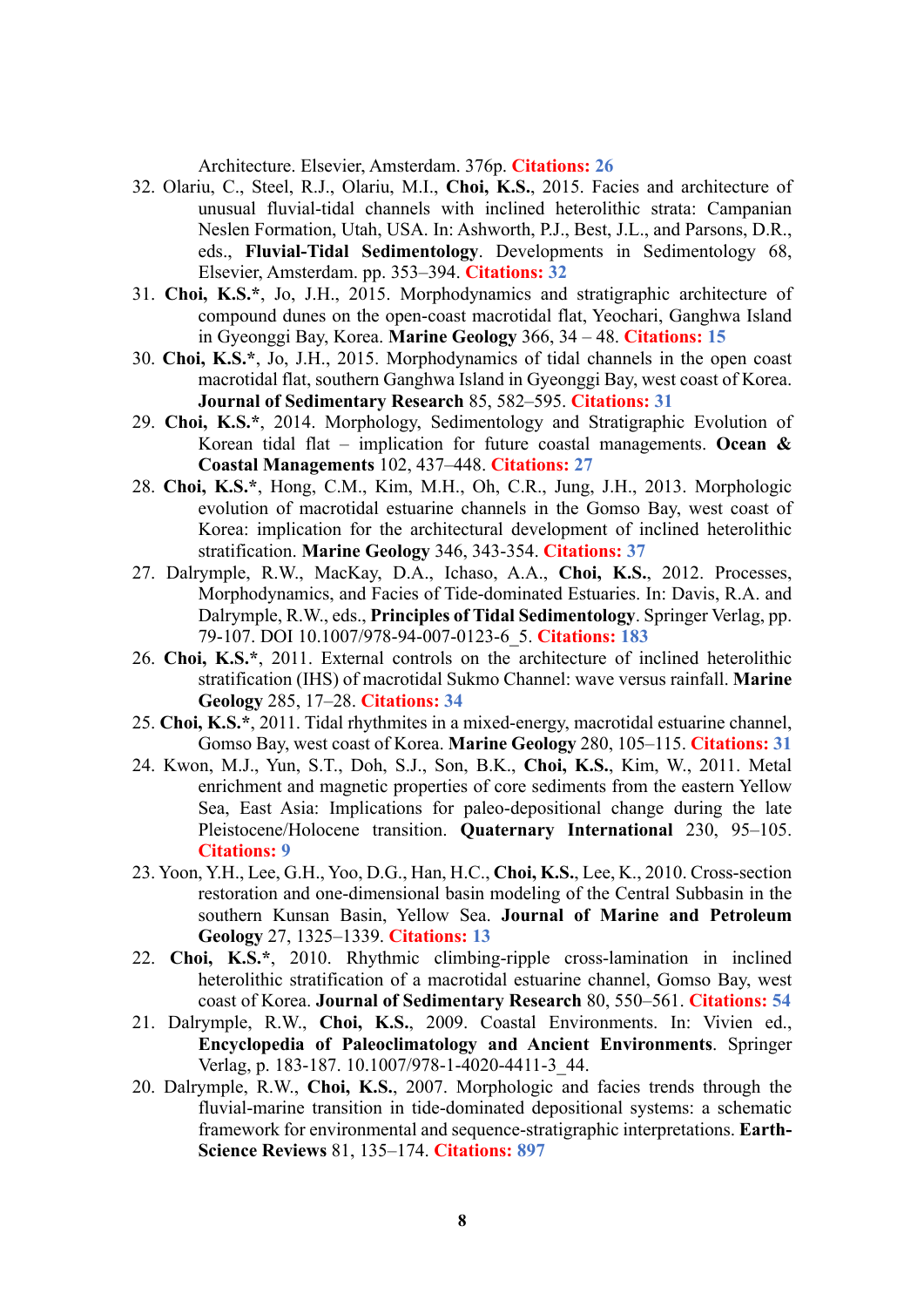- 19. **Choi, K.S.\***, Kim, S.P., 2006. Late Quaternary stratigraphy of Kimpo tidal flat, Kyonggi Bay, west coast of Korea. **Marine Geology** 232, 17–34. **Citations: 31**
- 18. **Choi, K.S.\***, Kim, J.H., 2006. Identifying late Quaternary coastal deposits in Kyonggi Bay, Korea, by their geotechnical properties. **Geo-Marine Letters** 26, 77–89. **Citations: 21**
- 17. **Choi, K.S.\*,** Dalrymple, R.W., Chun, S.S., Kim, S.P., Park, S.J., 2005. Sedimentology of inclined heterolithic stratification in Sukmo Channel, Kyonggi Bay, Korea – Application to Oil Sand Exploration. **Korean Jour. of Petrol. Geol.** 11, 18–26. (Korean with English abstract)
- 16. **Choi, K.S.\***, 2005. Pedogenesis of late Quaternary deposits, northern Kyonggi Bay, Korea: Implications for relative sea-level change and regional stratigraphic correlation. **Palaeogeography, Palaeoclimatology, Palaeoecology** 220, 387- 404. **Citations: 32**
- 15. **Choi, K.S.\***, Dalrymple, R.W. 2004. Recurring tide-dominated sedimentation in Kyonggi Bay (west coast of Korea): similarity of tidal deposits in late Pleistocene and Holocene sequences. **Marine Geology** 212, 81-96. **Citations: 67**
- 14. **Choi, K.S.\***, Dalrymple, R.W., Chun, S.S., Kim, S.P., 2004. Sedimentology of modern, inclined heterolithic stratification (IHS) in the macrotidal Han River Delta, Korea. **Journal of Sedimentary Research** 74, 677-689. **Citations: 142**
- 13. **Choi, K.S.\***, Khim, B.K., Woo, K.S., 2003. Spherulitic siderites in the Holocene coastal deposits of Korea (eastern Yellow Sea): elemental and isotopic composition and depositional environment. **Marine Geology** 202, 17-31. **Citations: 45**
- 12. Dalrymple, R.W., **Choi, K.S.**, 2003. Sediment transport by tides. In: G. Middleton ed., **Encyclopedia of Sediments and Sedimentary Rocks**. Kluwer Academic Publishers, p.606-609. **Citations: 32**
- 11. Park, Y.A., **Choi, K.S.**, 2002. Late Quaternary stratigraphy of the muddy tidal deposits, west coast of Korea. In Terry Healy, Ying Wang, J. Healy (Eds.) **Muddy Coasts of the World – Processes, Deposits and Function**. Ch. 16. (Proceedings in Marine Science 4). Elsevier, Amsterdam. 391-409. **Citations: 8**
- 10. **Choi, K.S.\***, Kim, B.O., Park, Y.A., 2001. Late Pleistocene tidal rhythmites in Kyunggi Bay, west coast of Korea: a comparison with simulated rhythmites based on modern tides and implications for intertidal positioning. **Journal of Sedimentary Research** 71, 681-692. **Citations: 33**
- 9. **Choi, K.S.\*,** Park, Y.A., 2000. Late Pleistocene silty tidal rhythmites in the macrotidal flat between Youngjong and Yongyou Islands, west coast of Korea. **Marine Geology** 167, 231-241. **Citations: 42**
- 8. Khim, B.-K., **Choi, K.S.,** Park, Y.A., 2000. Elemental composition of siderite grains in early Holocene deposits of Youngjong Island (west coast of Korea) and its palaeoenvironmental implications. In B.W. Flemming, M.T. Delafontaine and G. Liebezeit (eds) **Muddy Coast Dynamics and Resource Management** (Proceedings in Marine Science 2). Elsevier, Amsterdam, 205-217. **Citations: 8**
- 7. Park, Y.A., **Choi, K.S.,** Kim, S.J., 2000. Textural characteristics of the overwash mark sediments on the berm of the Nobong beach environment, East Sea of Korea. **Korean J. Quaternary Research** 14, 1-5. (Korean with English abstract)
- 6. Park, Y.A., **Choi, K.S.,** Doh, S.J., Oh, J.H., 1999. Late Quaternary (late Pleistocene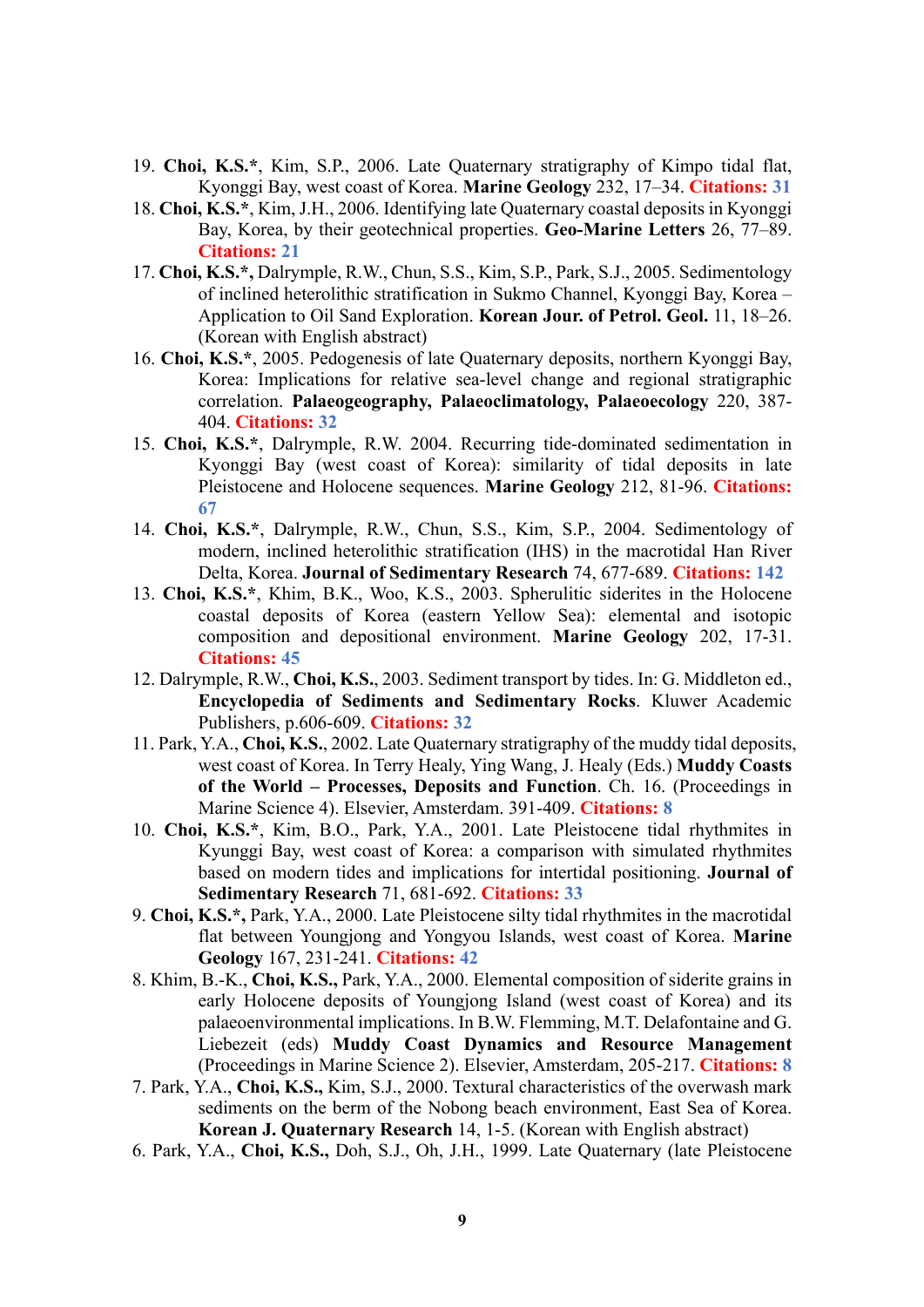and Holocene) stratigraphy and unconformity in the Kimpo tidal deposits, Kyunggi Bay, west coast of Korea. **Korean J. Quaternary Research** 13, 79-89. (Korean with English abstract) **Citations: 3**

- 5. Khim, B.-K., **Choi, K.S.,** Park, Y.A., Oh, J.K., 1999. Occurrence of authigenic siderites in the early Holocene coastal deposit in the west coast of Korea: an indicator of depositional environment. **Geoscience Journal** 3, 163-170. **Citations: 15**
- 4. Kim, B.O., Park, Y.A., Oh, I.S., Khim, B.-K., **Choi, K.S.**, 1998. Beach profile estimation using a photogrammetry. **'The Sea' J. Korean Soc. Oceanography** 3, 228-233. (Korean with English abstract) **Citations: 4**
- 3. Park, Y.A., **Choi, K.S.**, 1998. Silty tidal rhythmites from the upper Pleistocene sedimentary sequence, western coast of Korea. **J. Korean Soc. of Oceanography** 33, 71-79. **Citations: 14**
- 2. **Choi, K.S.\*,** Choi, J.H., 1996. Paleo sea-level fluctuations recorded in the subtidal deposits near Mankyung-Dongjin Rivers (Saemankum Reclamation Area) in the west coast of Korea. **J. Agricultural Engineering** 53, 16-28. (Korean with English abstract).
- 1. Park, Y.A., **Choi, K.S.,** Choi, J.Y., 1995. Signatures of the sea-level fluctuations recorded in the innershelf deposits in the eastern margin of the Yellow Sea (Korean West Sea). **Yellow Sea Research** 1, 17-24. **Citations: 5**

### **RESEARCH PUBLICATIONS IN PREPARATION**

- 1. Jo, J.H., Kim, D.H., Choi, K.S., 2022. Facies and stratigraphic architecture of inshore tidal flats in the distal fluvial-tidal transition zone of the Sittaung River estuary, Myanmar. **Marine Geology**.
- 2. Jo, J.H., Kim, D.H., Choi, K.S., 2022. Morphologic and hydrodynamic controls on the occurrence of tidal-bore deposits in the inshore tidal flats, Sittaung River estuary, Myanmar. **Sedimentary Geology**.
- 3. Choi, K.S., Jo, J.H., Kim, D.H., 2022. Breaking antidunes and cyclic steps during ebb tides: primary drivers on the morphodynamics of inshore macrotidal flats in the Sittaung River estuary, Myanmar. **Marine Geology**.
- 4. Choi, K.S., Kim, D.H., Jo, J.H., 2022. Tide-driven rapid geomorphic changes of the inshore macrotidal flats, Sittaung River estuary, Myanmar. **Marine Geology**.
- 5. Sohn, S.Y., Jo, J.H., Choi, K.S., 2022. Rapid accumulation of early Holocene tidal rhythmites in the paleo-Han River estuary, Korea: Evidence of intensified summer monsoon. **Marine Geology**.
- 6. Kim, D.H., Jo, J.H., Choi, K.S., 2022. Quantification of intertidal-dune morphodynamics and sediment fluxes based on unmanned aerial vehicle (UAV) assisted photogrammetry. **Marine Geology**.

## **NONREFEREED PUBLICATIONS**

10. Woo, K., Ha, H., Kang, H., Kwon, Y., Khim, B., Kim, S., Sohn, Y., Yoo, D., Yoon, S., Lee, K., Lee, Y., Cho, H., **Choi, K.S.**, Marine Geology (in Korean), 536 p., Sigma Press. Korean translation of The Seafloor authored by E. Seibold and W.H.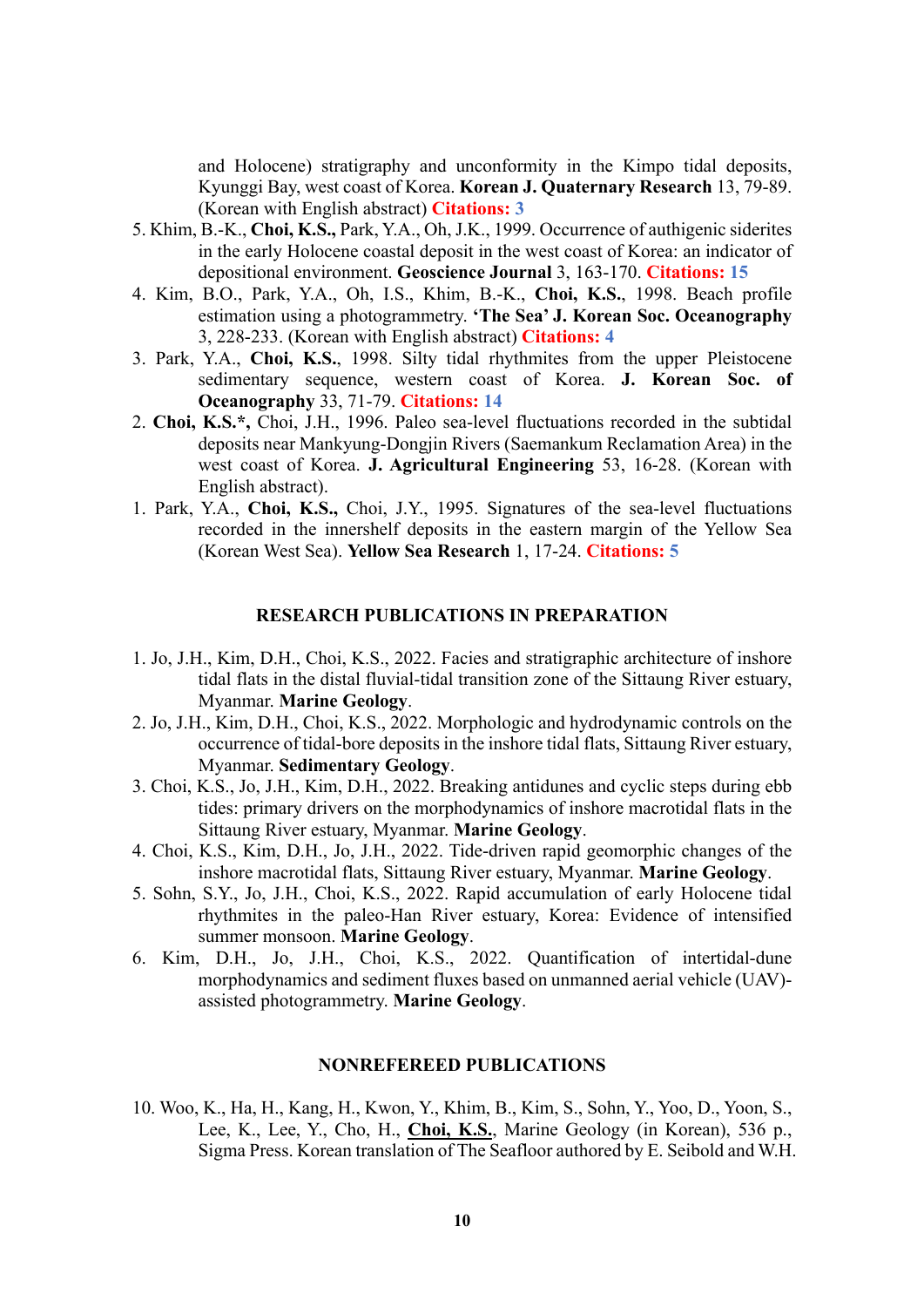Berger and published by Springer.

- 9. **Choi, K.S.**, 2014. Architectural development of inclined heterolithic stratification (IHS) and relevant hydrodynamics in a macrotidal channel, Gomso Bay, west coast of Korea. Contract report to Statoil Canada.
- 8. Olariu, C., Steel, R., Olariu, I., **Choi, K.S.**, 2011. Fluvial tidal deposits: inclined heterolithic strata of the Campanian Neslen Formation in the Book Cliff area, Utah, USA. Field trip guide for BITE 2 consortium (June 9 – 11, 2011), 39p.
- 7. **Choi, K.S.**, Chang, T.S., 2008. Field trip guide book Ganghwa Island and adjacent areas in the northern Gyeonggi Bay, Korea – Macrotidal estuarine sedimentation in tidal flat, tidal channel and offshore tidal bar – Modern Analogue for Canadian Oil Sand Reservoir. Contribution to Korean Society of Petroleum Geology (Oct.  $29<sup>th</sup>$  and  $30<sup>th</sup>$ ,  $2008$ ),  $71p$ .
- 6. **Choi, K.S.**, Chun, S.S., Kim, J.K., 2007. Field trip guide book Ganghwa Island and adjacent areas in the northern Gyeonggi Bay, Korea – Macrotidal estuarine sedimentation in sandy/muddy tidal flat, and tidal channel. Contribution to NORI-ONR joint program "Joint Korea-U.S. Study of Tidal Flat Dynamics (June  $5^{th}$  and  $6^{th}$ , 2007). 55p.
- 5. Chun, S.S., Kim, J.K., Baek, Y.S., **Choi, K.S.**, 2007. Tidal flats in the western coast of Korea: open-coast, embayed, and estuarine intertidal flats. – KSRG/KSPG Field Guide Book. 145p. (ISBN: 978-89-5832-343-3).
- 4. Dalrymple, R.W., **Choi, K.S.**, 2003. Proximal-distal trends in tide-dominated depositional systems. Contract report to the members of FORCE.
- 3. **Choi, K.S.**, 2001. Late Quaternary stratigraphy and evolution of tidal deposits in Kyunggi Bay, west coast of Korea. Unpublished Ph-D thesis, Seoul National University, Seoul, Korea, 225p.
- 2. Park, Y.A., Chun, S.S., **Choi, K.S.** (edited), 2000. Tidalite 2000 Dynamics, Ecology and Evolution of the Tidal Flats. The  $5<sup>th</sup>$  International Conference on Tidal Environments. (abstract volume) Seoul, Korea. June 12-14, 188p.
- 1. **Choi, K.S.**, 1994. Sedimentological study of the sea floor deposits off the Mankyung-Dongjin River estuary, west coast of Korea. Unpublished Master thesis, Seoul National University, Seoul, Korea, 183p.

### **INTERNATIONAL CONFERENCE ABSTRACTS**

- 80. Jo, J.H., Kim, D.H., **Choi, K.S.**, 2022. Facies and stratigraphic architecture of inshore tidal flats in the distal fluvial-tidal transition zone of the Sittaung River estuary, Myanmar. Tidalites2022 (Matera, Italy), 2022.5.3-5.
- 79. Jo, J.H., Kim, D.H., **Choi, K.S.**, 2022. Morphologic and hydrodynamic controls on the occurrence of tidal-bore deposits in the inshore tidal flats, Sittaung River estuary, Myanmar. Tidalites2022 (Matera, Italy), 2022.5.3-5.
- 78. Kim, D.H., Jo, J.H., **Choi, K.S.**, 2022. Role of rainfall-induced runoff discharge and human disturbance on the morphodynamics and sedimentation in the semienclosed macrotidal flats (Shinsi tidal flats, Korea). Tidalites2022 (Matera, Italy), 2022.5.3-5.
- 77. **Choi, K.S.**, Jo, J.H., Kim, D.H., 2022. Breaking antidunes and cyclic steps during ebb tides: primary drivers on the morphodynamics of inshore macrotidal flats in the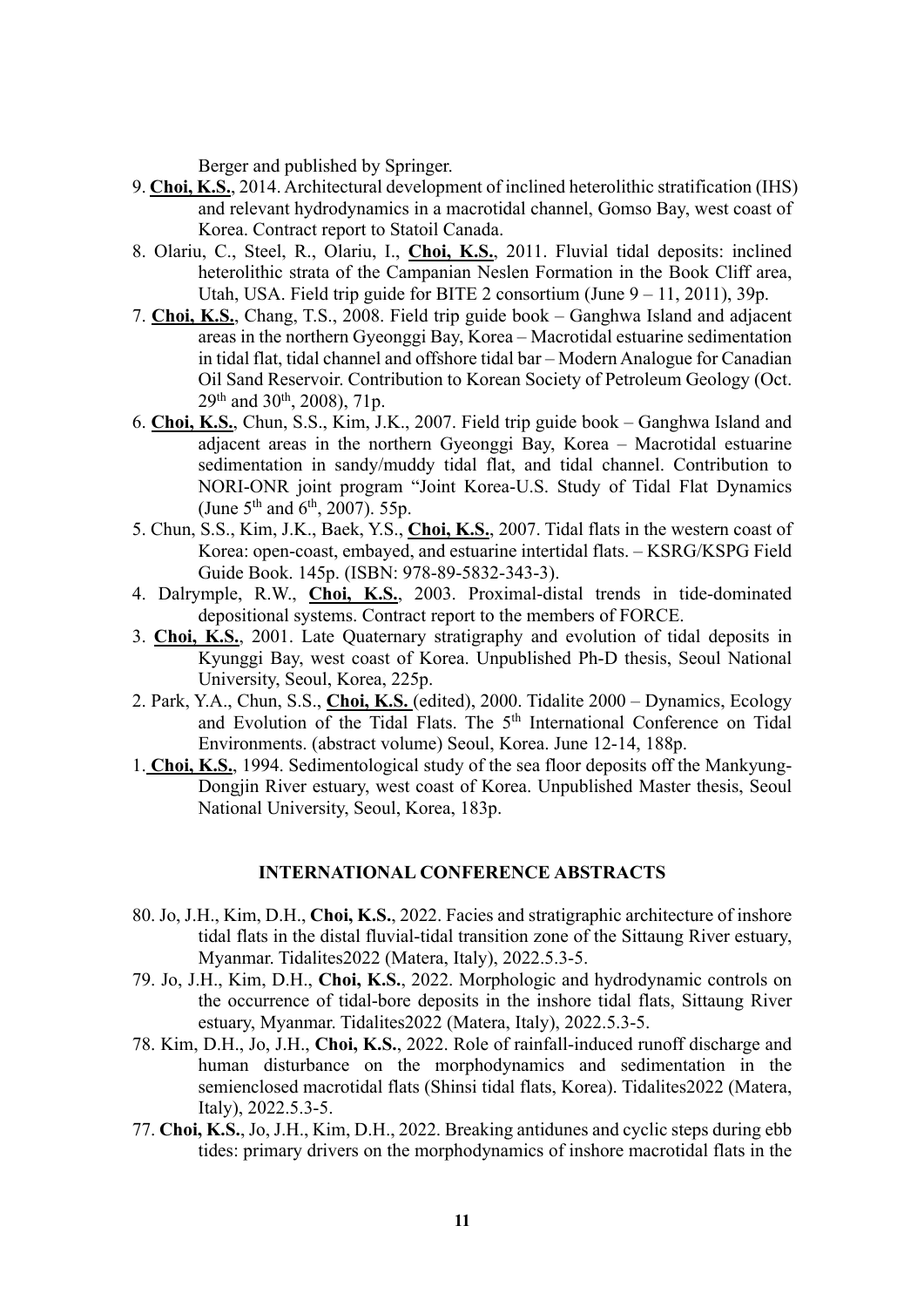Sittaung River estuary, Myanmar. Tidalites2022 (Matera, Italy), 2022.5.3-5.

- 76. Kim, D.H., Jo, J.H., **Choi, K.S.**, 2022. Quantification of intertidal-dune morphodynamics and sediment fluxes based on unmanned aerial vehicle (UAV) assisted photogrammetry. Tidalites2022 (Matera, Italy), 2022.5.3-5.
- 75. **Choi, K.S.**, Kim, D.H., Jo, J.H., 2022. Tide-driven rapid geomorphic changes of the inshore macrotidal flats, Sittaung River estuary, Myanmar. Tidalites2022 (Matera, Italy), 2022.5.3-5.
- 74. Sohn, S.Y., Jo, J.H., **Choi, K.S.**, 2022. Rapid accumulation of early Holocene tidal rhythmites in the paleo-Han River estuary, Korea: Evidence of intensified summer monsoon. Tidalites2022 (Matera, Italy), 2022.5.3-5.
- 73. **Choi, K.S.**, 2021. Tidal, seasonal, and anthropogenic control on the sedimentology and morphologic evolution of macrotidal flats, west coast of Korea. Tidalites2021 (Italy), 2021.10.5-6. **(Invited talk)**.
- 72. Kim, D.H., Jo, J.H., **Choi, K.S.**, 2021. Quantification of intertidal-dune morphodynamics and sediment transport based on unmanned aerial vehicle (UAV)-assisted photogrammetry International Coastal Symposium (Spain), 2021.5.3-5.
- 71. Kim, D.H., Jo, J.H., Nam, S.I., **Choi, K.S.**, 2021. Morphodynamics and sedimentary processes in arctic transitional environment: Dicksonfjorden, Svalbard. Arctic Science Summit Week 2021 (Online, Portugal), 2021.3.19-26.
- 70. Kim, D.H., Jo, J.H., Nam, S.I., **Choi, K.S.**, 2020. Coastal morphodynamics in an Arctic fluvial-tidal transition zone in the deglaciated Dicksonfjorden, Svalbard. EGU Annual meeting (Austria), 2020.5.4-8.
- 69. Jo, J.H., Kim, D.H., **Choi, K.S.**, 2020. Controls of channel morphodynamics on the intertidal dune morphodynamics and associated bedload transport in the opencoast macrotidal flats. EGU Annual meeting (Austria), 2020.5.4-8.
- 68. **Choi, K.S.**, Kim, D.H., Jo, J.H., 2019. Morphodynamics and sedimentology of the macrotidal river mouth of the Sittaung River delta, Myanmar. 34<sup>th</sup> IAS meeting (Rome, Italy), 2019.9.10-13.
- 67. Kim, D.H., Jo, J.H., Kwon, B.O., **Choi, K.S.**, 2019. Derelict fishing gear in the macrotidal flats, northern Gyeonggi Bay, west coast of Korea: Implication for benthic ecosystem. YES2019 (Seoul, Korea), 2019.7.17-20.
- 66. Jo, J.H., Kim, D.H, Choi, K.S., 2018. Effect of channel morphodynamics on the intertidal-dune morphodynamics and associated sediment transport in the opencoast macrotidal flats, northern Gyeonggi Bay, west coast of Korea. ICAMG9 (Shanghai, China), 2018.10.10-12.
- 65. Kim, D.H., Jo, J.H., **Choi, K.S.**, 2018. Quantification of intertidal-dune morphodynamics and sediment transport based on unmanned aerial vehicle (UAV)-assisted photogrammetry. ICAMG9 (Shanghai, China), 2018.10.10-12.
- 64. Kim, D.H., Jo, J.H., Ryu, J.S., **Choi, K.S.**, 2018. Influence of dike-induced morphologic and sedimentologic changes on the benthic ecosystem in the sheltered tidal flats, Shinsi Island, Saemangeum area, west coast of Korea. ECSA (Perth, Australia), 2018. 9. 3-6.
- 63. **Choi, K.S.**, Kim, D.H., Jo, J.H., 2018. A chute-cutoff of extremely sinuous meanderbend and synchronous infilling of cutoff channel at the landward limit of tidal backwater zone of Sittaung River, Myanmar. ISC2018 (Quebec City, Canada), 2018. 8.13-17.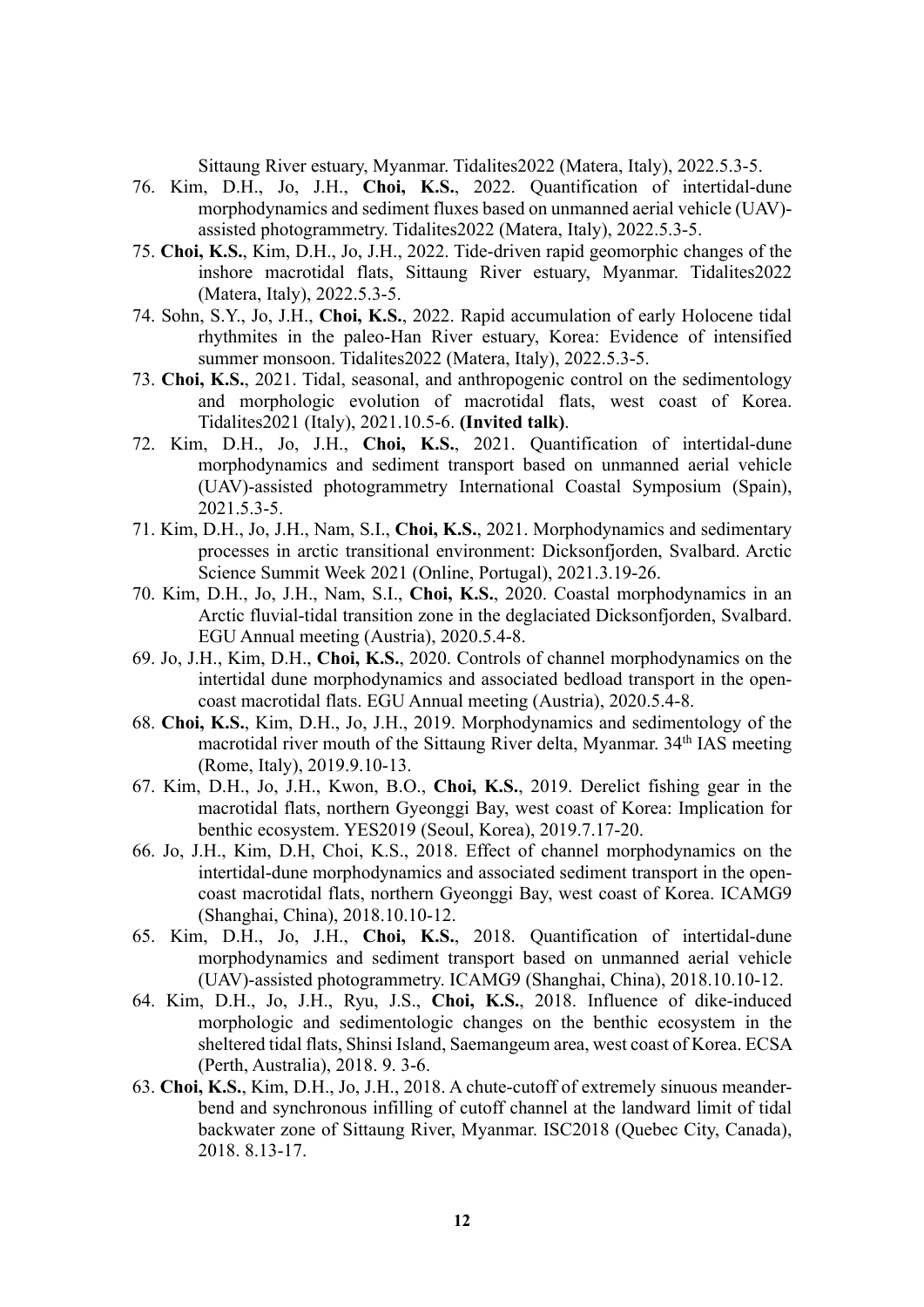- 62. Jo, J.H., Kim, D.H., **Choi, K.S.**, 2018. Effect of channel morphodynamics on the intertidal dune morphodynamics and associated sediment transport in the opencoast macrotidal flat, northern Gyeonggi Bay, west coast of Korea. ISC2018 (Quebec City, Canada), 2018. 8.13-17.
- 61. Kim, D.H., Jo, J.H., **Choi, K.S.**, 2018. Quantification of intertidal dune morphodynamics and sediment transport based on unmanned assisted vehicle (UAV)-assisted photogrammetry. ISC2018 (Quebec City, Canada), 2018. 8.13- 17.
- 60. Kim, D.H., Jo, J.H., Ryu, J.S., **Choi, K.S.**, 2018. Influence of dike-induced morphologic and sedimentologic changes on the benthic ecosystem in the sheltered tidal flats, Saemangeum area, west coast of Korea. YES2018 (Seoul, Korea), 2018.7.18-21.
- 59. **Choi, K.S.**, Kim, D.H., Jo, J.H., 2018. Tide-modulated sedimentation in a highly sinuous channel near the dry-season tidal limit of Sittaung River, Myanmar. AAPG ACE (Salt Lake City, USA), 2018. 5.20-23.
- 58. **Choi, K.S.**, Kim, D.H., Jo, J.H., Jensen, M., Nam, S.I., 2017. Morphodynamics and sedimentary processes in arctic transitional environments: Dicksonfjorden, Svalbard. (Oslo, Norway), 2017.11.6-9.
- 57. **Choi, K.S.**, Jo, J.H., Kim, D.H., 2017. Controls on the downstream variability of channel morphodynamics and point-bar architecture in a tide-influenced monsoon river, Sittaung River, Myanmar. GSA (Seattle, USA), 2017. 10.22-25. **(Invited talk)**.
- 56. **Choi, K.S.**, Jo, J.H., Kim, D.H., 2017. Seasonal, tidal, morphodynamic controls on the architecture of inclined heterolithic stratification in the proximal backwater zone of tide-influenced Sittaung River, Myanmar. ICFS 11 (Calgary, Canada), 2017. 7.17-21.
- 55. **Choi, K.S.**, Jo, J.H., Kim, D.H., 2017. Tide-modulated sedimentation in a highly sinuous channel near the dry-season tidal limit of Sittaung River, Myanmar. ICFS 11 (Calgary, Canada), 2017. 7.17-21.
- 54. **Choi, K.S.**, Kim, D.H., 2017. Morphologic and hydrodynamic controls on the occurrence of tidal bundles in an open-coast macrotidal environment, northern Gyeonggi Bay, west coast of Korea. AAPG ACE (Houston, USA), 2017. 4. 2-5.
- 53. **Choi, K.S.**, 2017. Proximal-distal trends in the point-bar architecture of Sittaung River, Myanmar: implications for the reservoir characterization of meandering rivers in the tidal-fluvial transition. Exciting Evolution: Myanmar's Petroleum Systems, Plays and Field Developments. AAPG/EAGE/MGS 3rd Oil & Gas Myanmar Geosciences Conference (Myanmar, Yangon), 2017. 2. 22-24. **(Invited talk)**.
- 52. Jensen, M., **Choi, K.S.**, Forwick, M., Howe, J., Husum, K., Korsun, S., Maat, D., Nam, S.-I., 2016. Arctic sediment transport from land to sea – an integrated study of coastal – marine processes and deposits in Dicksonfjorden, Svalbard. AGU Fall Meeting (San Francisco, USA), 2016. 12.12-16.
- 51. **Choi, K.S.**, 2016. Morphodynamics and point-bar architecture of Sittaung River, Myanmar: implications for the reservoir characterization of meandering rivers in the tidal-fluvial transition. Gussow 2016: Clastic Sedimentology: New Ideas and Applications (Banff, Alberta, Canada), 2016. 10.11-13. **(Invited talk)**.
- 50. **Choi, K.S.**, 2016. Enhanced Han River sediment discharge during early Holocene in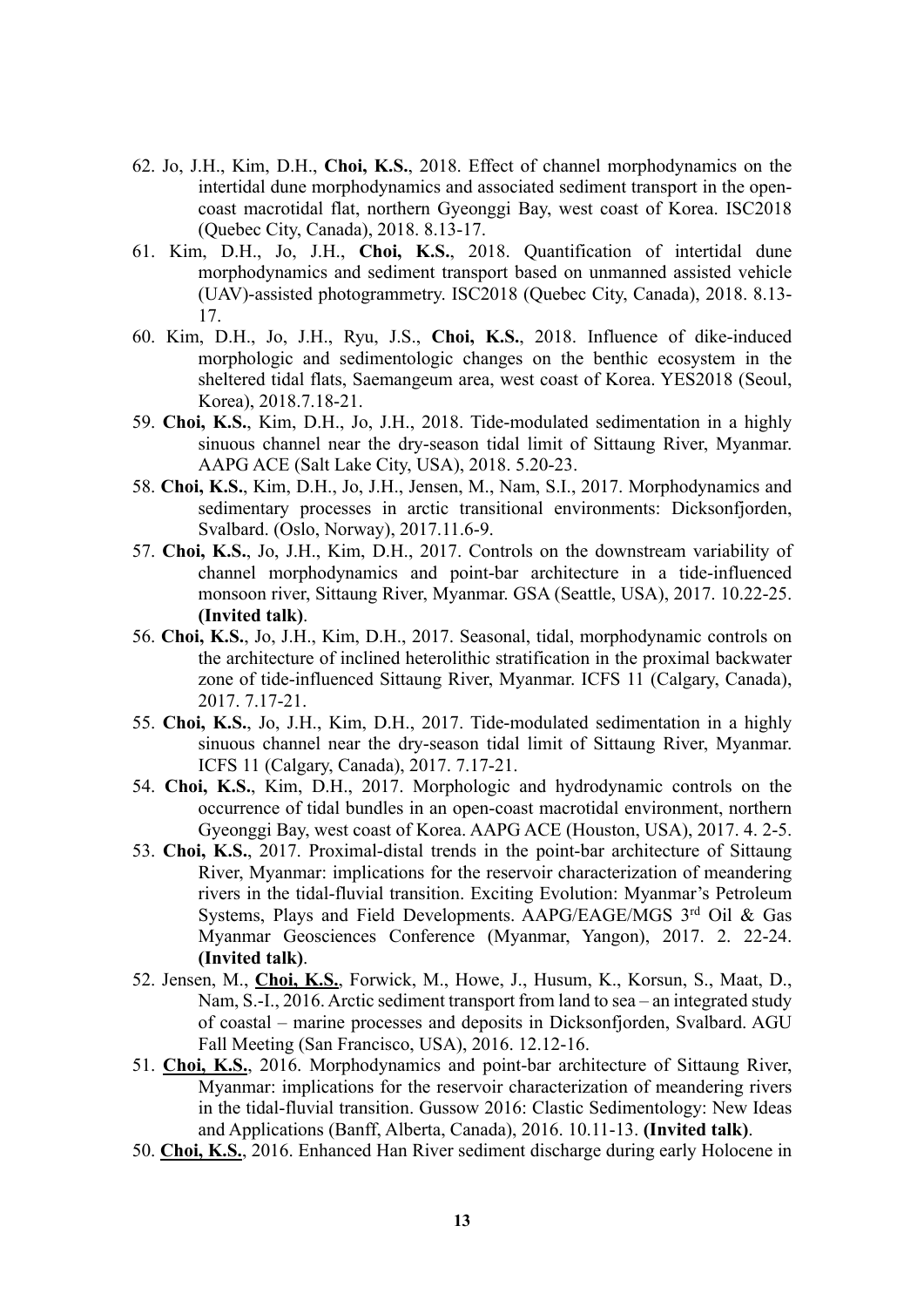northern Gyeonggi Bay, west coast of Korea. AOGS (Beijing, China), 2016. 7. 31-8.5.

- 49. **Choi, K.S.**, Jeon, J.H., Jo, J.H., Suk, J.U., Kim, D.H., 2016. Spatial and temporal variability of point bar architecture in the tidal-fluvial transition of Sittaung River, Myanmar. AAPG ACE (Calgary, Canada), 2016. 6. 19-22.
- 48. **Choi, K.S.**, 2016. Spatial and temporal variability of point-bar architecture in the fluvial-tidal transition. 32nd IAS meeting (Marrakech, Morocco), 2016. 5.23-26.
- 47. **Choi, K.S.**, Jo, J.H., 2016. Morphodynamics, hydrodynamics and stratigraphic architecture of intertidal compound dunes on the open-coast macrotidal flat in the south of Ganghwa Island in Gyeonggi Bay, Korea. Marine and River Dune Dynamics (MARIDV) (North Wales, UK), 2016. 4.4-5.
- 46. **Choi, K.S.**, 2015. Spatial and temporal variability of point-bar architecture in the fluvial-tidal transition. Tidalites 2015 (Puerto Madryn, Argentina), 2015. 11. 17- 19.
- 45. Jo, J.H., **Choi, K.S.**, 2015. Morphodynamics and stratigraphic architecture of intertidal dunes on the open-coast macrotidal flat in the south of Ganghwa Island in Gyeonggi Bay, west coast of Korea. Tidalites 2015 (Puerto Madryn, Argentina), 2015. 11. 17-19.
- 44. **Choi, K.S.**, Jeon, J., 2015. Point-bar morphodynamics and hydrodynamics in a macrotidal channel, Gomso Bay, west coast of Korea: their impact on the stratigraphic architecture of channel and abandoned channel-fills. AAPG ICE (Melbourne, Australia), 2015. 9. 13-16.
- 43. **Choi, K.S.**, Jo, J.H., 2015. Controls on the morphodynamics and stratigraphic architecture of compound dunes and point bars on the open-coast macrotidal flat in Gyeonggi Bay, west coast of Korea. AAPG ACE (Denver, USA), 2015.5.31- 6.1.
- 42. **Choi, K.S.**, 2014. Controls on the heterogeneity distribution within inclined heterolithic stratification, lessons learned from modern analogues. Oil Sands & Heavy Oil Symposium: A Local to Global Multidisciplinary Collaboration (Calgary, Canada), 2014.10.14-16.
- 41. **Choi, K.S.**, Oh, C.R., Jo, J.H., Fustic, M., Park, J.Y., Martinius, A.W., 2014. Architectural development of inclined heterolithic stratification (IHS) and relevant hydrodynamics in a macrotidal channel, Gomso Bay, west coast of Korea. AAPG ICE (Istanbul, Turkey), 2014.9.14-17.
- 40. **Choi, K.S.**, Oh, C.R., Jo, J.H., 2014. Factors controlling the morphodynamics of macrotidal channels in Korea: implications on the facies and stratigraphic architecture of inclined heterolithic stratification (IHS) formed in tidal-fluvial transition. AAPG ACE (Houston, USA), 2014.4.6.-9.
- 39. **Choi, K.S.**, Oh, C.R., Jo, J.H., 2013. Monsoon-driven morphodynamic changes of macrotidal channels in Korea: implication on the facies and stratigraphic architecture of inclined heterolithic stratification (IHS) formed in fluvial-tidal environment. 10<sup>th</sup> International Conference on Fluvial Sedimentology (Leeds, UK), 2013.7.14-19.
- 38. **Choi, K.S.**, Oh, C.R., Jo, J.H., 2013. Morphodynamics of tidal channels in the macrotidal Yeochari tidal flat, Gyeonggi Bay, Korea: climate and tidal controls on the architecture of inclined heterolithic stratification. GeoConvention 2013 (Calgary, Canada), 2013.5.6-10.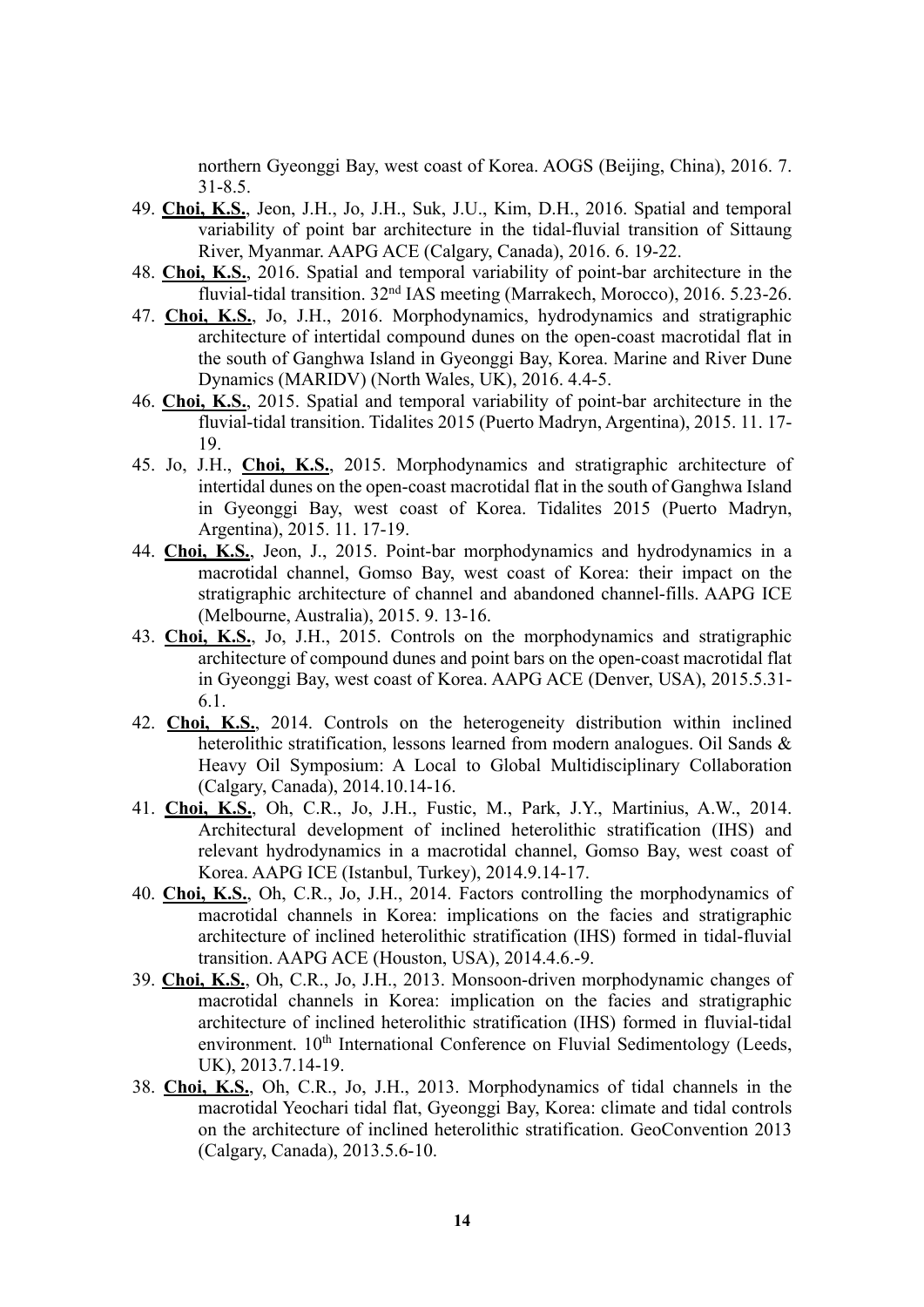- 37. **Choi, K.S.**, Jung, J.H., Jo, J.H., 2012. Rapid infilling of macrotidal estuary during early Holocene in Yeochari tidal flat, Gyeonggi Bay, west coast of Korea. Tidalites 2012 (Caen, France). 2012.7.30-8.2. 27–28.
- 36. **Choi, K.S.**, Hong, C.M., Oh, C.R., Jung, J.H., 2012. Morphodynamics of tidal channels in the macrotidal Yeochari tidal flat, Gyeonggi Bay, Korea: implication for the architecture of inclined heterolithic stratification. Tidalites 2012 (Caen, France). 2012.7.30-8.2. 29–30.
- 35. **Choi, K.S.**, Steel, R.J., Olariu, C., 2012. Tidal rhythmites in the Upper Cretaceous Neslen Formation, Utah, USA: their implications for the sedimentology and stratigraphic architecture of tidal-fluvial channel. Tidalites 2012 (Caen, France). 2012.7.30-8.2. 25–26.
- 34. **Choi, K.S.**, Steel, R.J., Olariu, C., 2012. Tidal rhythmites in the Upper Cretaceous Neslen Formation, Utah, USA: their implications for the sedimentology and stratigraphic architecture of tidal-fluvial channel. AAPG annual meeting (Long Beach, USA). 2012.4.22-25.
- 33. Olariu, C., Steel, R.J., Olariu, M., **Choi, K.S.**, 2012. Architecture of inclined heterolithic strata of Neslen fluvial-tidal channel deposits: lessons on reservoir compartmentalization. AAPG annual meeting (Long Beach, USA). 2012.4.22- 25.
- 32. **Choi, K.S.**, Hong, C.M., Kim, M.H., Koo, G.H., 2011. Morphologic evolution of a macrotidal estuarine channel, Gomso Bay, west coast of Korea: implication for the architectural development of inclined heterolithic stratification. IAS regional meeting (Zaragoza, Spain). 2011.7.5-10.
- 31. **Choi, K.S.**, Hong, C.M., Kim, M.H., Koo, G.H., 2011. Morphologic evolution of a macrotidal estuarine channel, Gomso Bay, west coast of Korea: implication for the architectural development of inclined heterolithic stratification. IAS regional meeting (Zaragoza, Spain). 2011.7.5-10.
- 30. **Choi, K.S.**, Steel, R.J., Olariu, C., Olariu, M., 2011. Updip migrating bedforms in the inclined heterolithic strata as a compelling evidence of a sinuous, meandering tidal-fluvial channel: comparisons between ancient (Upper Cretaceous Neslen Formation, USA) and modern (macrotidal estuary, Gomso Bay, Korea) analogues. AAPG annual meeting (Houston, USA). 2011.4.11-14.
- 29. **Choi, K.S.**, Koo, G.H., Kim, M.H., Hong, C.M., Kwon, Y.K., 2010. Sedimentology and morphodynamics of intertidal channels in the macrotidal Han River delta, Korea – potential modern analogue of tide-dominated oil sand reservoir in Canada. 18th International Sedimentological Congress (Mendoza, Argentina). 2010.9.26-10.1.
- 28. **Choi, K.S.**, 2010. Rhythmic climbing-ripple cross-lamination in inclined heterolithic stratification (IHS) of a macrotidal estuarine channel, Gomso Bay, west coast of Korea. 18th International Sedimentological Congress (Mendoza, Argentina). 2010.9.26-10.1.
- 27 **Choi, K.S.**, 2010. Tidal and seasonal controls on the morphodynamics of macrotidal Sukmo Channel in Gyeonggi Bay, west coast of Korea – implication to the architectural development of inclined heterolithic stratification. GeoCanada 2010 (Calgary, Canada). 2010.5.10-14.
- 26 **Choi, K.S.**, 2010. External controls on the architecture of inclined heterolithic stratification of macrotidal Sukmo Channel, west coast of Korea: wave versus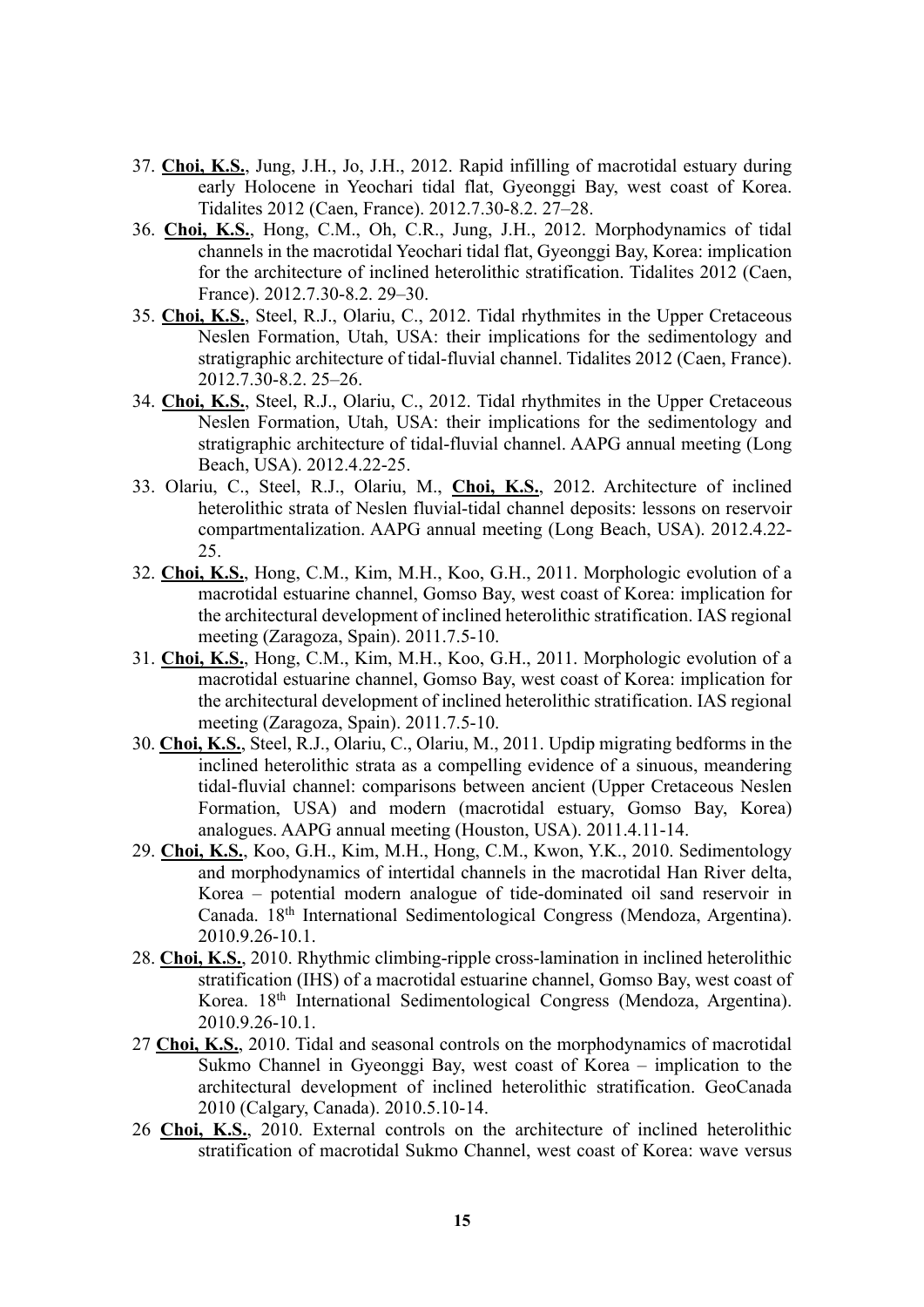rainfall. AAPG annual meeting (New Orleans, USA). 2010.4.11-14.

- 25. **Choi, K.S.**, 2009. Rhythmic climbing ripple lamination in an inclined heterolithic stratification of estuarine intertidal channel in the macrotidal Gomso Bay, west coast of Korea. AAPG annual meeting (Denver, USA). 2009.6.7-10
- 24. **Choi, K.S.**, Kim, S.P., Min, G.H., Koo, K.H., Park, Y.A., 2008. Late Quaternary stratigraphy and evolution of nearshore sand ridges in macrotidal Gyeonggi Bay, west coast of Korea. 7<sup>th</sup> International Conference on Tidal Environment, Tidalite 2008 (Qingdao, China). 2008.9.25-27.
- 23. **Choi, K.S.**, 2008. Rhythmic climbing ripple lamination in an inclined heterolithic stratification of macrotidal estuarine channel, Gomso Bay, west coast of Korea: implication on channel stability. 7<sup>th</sup> International Conference on Tidal Environment, Tidalite 2008 (Qingdao, China). 2008.9.25-27.
- 22. Dalrymple, R.W., Cummings, D., Jin, J.H., **Choi, K.S.**, 2008. Geomorphology, sedimentology and depositional architecture of the tide-dominated Han River delta, Korea. 7<sup>th</sup> International Conference on Tidal Environment, Tidalite 2008 (Qingdao, China). 2008.9.25-27.
- 21. **Choi, K.S.**, 2008. Spatial and temporal variability of inclined heterolithic stratification, Gyeonggi Bay, Korea. 6<sup>th</sup> International Conference on Asian Marine Geology (Kochi, Japan). 2008.8.29-9.1
- 20. Dalrymple, R.W., Cummings, D., Jin, J.H., **Choi, K.S.**, 2008. The Clinoform of the tide-dominated Han River delta, Korea. SEPM Research Conference (Rock Springs, USA). 2008. 8. 15–18.
- 19. Dalrymple, R.W., **Choi, K.S.**, Jin, J.H., Cummings, D., 2007. Geomorphology and stratigraphic evolution of the Han River delta. AAPG annual meeting (Long Beach, USA). 2007. 4. 1-4.
- 18. Dalrymple, R.W., **Choi, K.S.,** 2004. Proximal-distal trends in tide-dominated setting. Tidalite 2004 (Copenhagen, Denmark). 2004.8.1-5.
- 17. **Choi, K.S.**, Dalrymple, R.W., Jin, J.H., Chun, S.S., Min, G.H., 2004. Morphodynamics of a giant tidal bar in Kyonggi Bay, west coast of Korea. Tidalite 2004 (Copenhagen, Denmark). 2004.8.1-5.
- 16. **Choi, K.S.**, Dalrymple, R.W., Chun, S.S., Kim, S.P., 2004. Sedimentology of modern, inclined heterolithic stratification in the macrotidal Han River Delta, Korea. Tidalite 2004 (Copenhagen, Denmark). 2004.8.1-5.
- 15. Yang, B.C., Dalrymple, R.W., Chun, S.S., **Choi, K.S.**, 2002. Climate-dominated (?) sedimentation on the open-coast tidal flats of Korea. GSA annual meeting (Denver, Colorado, USA). 2002. 10. 27-30.
- 14. **Choi, K.S.**, Dalrymple, R.W., Chun, S.S., Min, G.H., 2002. Morphodynamics of a giant tidal bar in Kyunggi Bay, west coast of Korea. Tidalite 2002 (Hangzhou, China). 2002. 8. 8-13.
- 13. **Choi, K.S.**, Dalrymple, R.W., Kim, S.P., Park, Y.A., Chun, S.S., 2002. Sedimentology of modern, inclined heterolithic stratification from the tide-dominated, Han River Delta, Korea. AAPG/SEPM annual convention (Houston, Texas, USA). 2002.3.10-13.
- 12. Park, Y.A., **Choi, K.S.**, 2000. Characteristic clastic sediment distribution on the outer and inner continental shelf off the south eastern coast of Korea. 31st IGC in Rio de Janeiro (Brazil). '2000.8.6-17.
- 11. **Choi, K.S.,** Park, Y.A., 2000. Tidal rhythmites in the Kyunggi Bay, west coast of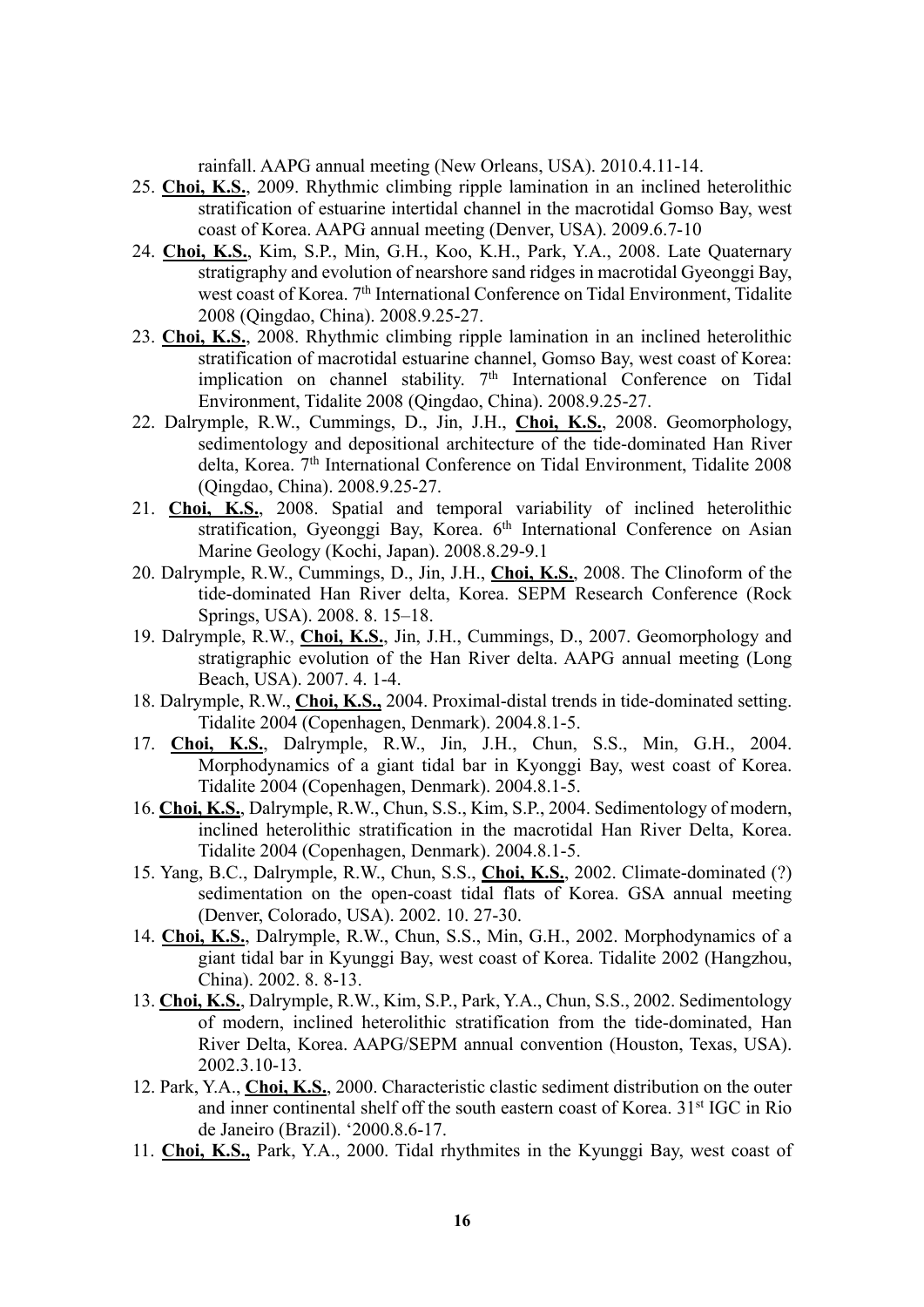Korea: a comparison between Holocene and late Pleistocene example. The 5<sup>th</sup> conference on tidal environments - Tidalite 2000 in Seoul. June 12-14, p.22.

- 10. **Choi, K.S.**, Park, Y.A., 2000. Late Pleistocene macrotidal channel-fill sequence in the Kyunggi Bay, west coast of Korea. The  $5<sup>th</sup>$  conference on tidal environments -Tidalite 2000 in Seoul. June 12-14, p.23.
- 9. **Choi, K.S.**, Choi, J.Y., Chang, N.S., Park, Y.A., 2000. A fining-upward sequence in the macrotidal flat, Saemangum area, west coast of Korea: implication for rapid sedimentation due to reclamation. The 5<sup>th</sup> conference on tidal environments -Tidalite 2000 in Seoul. June 12-14, p.24.
- 8. Park, Y.A., **Choi, K.S.**, 1999. Late Quaternary tidal deposits, Youngjong Island off the northwestern coast of Korea. XV International Congress - The environmental background to hominid evolution in Africa. INQUA (Cape Town, South Africa). '99.8.3-11.
- 7. Park, Y.A., Kim, B.O., Oh, I.S., **Choi, K.S.**, 1999. Seasonal changes in siliciclastic beach sedimentation along the eastern coast (Mangsang coastal zone) of Korea. IGCP 396 Continental shelves in the Quaternary 4th Annual Conference. UNESCO. International Union of Geological Sciences (Cape Town, South Africa), '99.7.28-8.2.
- 6. Park, Y.A., **Choi, K.S.**, 1999. Holocene and late Pleistocene Tidal Deposits off the Youngjong Island, Western Coast of Korea (Eastern Yellow Sea). International Workshop on Sediment Transport and Storage in Coastal Sea-Ocean System. Prof. Kenneth O. Emery Commemorative Workshop on Land-Sea Link in Asia. Tsukuba, Japan, 99.3.15-19, p.
- 5. **Choi, K. S.**, Park, Y.A., Kim, B.O., 1998. Late Pleistocene tidal rhythmites their implication on paleotidal regime. The 4<sup>th</sup> International Symposium on the Marine Sciences of the Yellow Sea (ISMY-IV), Institute of Oceanology Chinese Academy of Sciences, Qingdao, China, 98.11.1-5, p.9.
- 4. Khim, B.K., **Choi, K.S.,** Park, Y.A., 1997. Textural and geochemical properties of the diagenetic siderite grains in the early Holocene tidal deposits: implications for depositional environments. Muddy Coasts '97, International Senckenberg Conference on Hydrology, Sedimentology, Geochemistry, and Ecology of Muddy Coasts, Wilhelmshaven, Germany, 97.9.1-5, p.119.
- 3. **Choi, K.S.**, Park, Y.A., 1997. Late Quaternary lithostratigraphy of sedimentary sequence developed adjacent to Youngjong-Yongyou Islands, west Korea. Muddy Coasts '97, International Senckenberg Conference on Hydrology, Sedimentology, Geochemistry, and Ecology of Muddy Coasts, Wilhelmshaven, Germany, 97.9.1-5, p.120. **(Won the 3rd Best Poster Presentation Award)**
- 2. **Choi, K.S.**, Park, Y.A., 1996. Lithostratigraphy and depositional environment of the coastal deposits in the Youngjong-do tidal flat, west coast of Korea. Tidalite 96, International Conference on Tidal Sedimentology, Savannah, Georgia, USA, 96.5.12-16, p.126.
- 1. Park, Y.A., **Choi, K.S.**, 1993. Depositional environments of the late Pleistocene marine deposits off the western coast of Korea. College Station, Pennsylvania, USA, 93. 8. 8-12 p.69.

### **PATENT**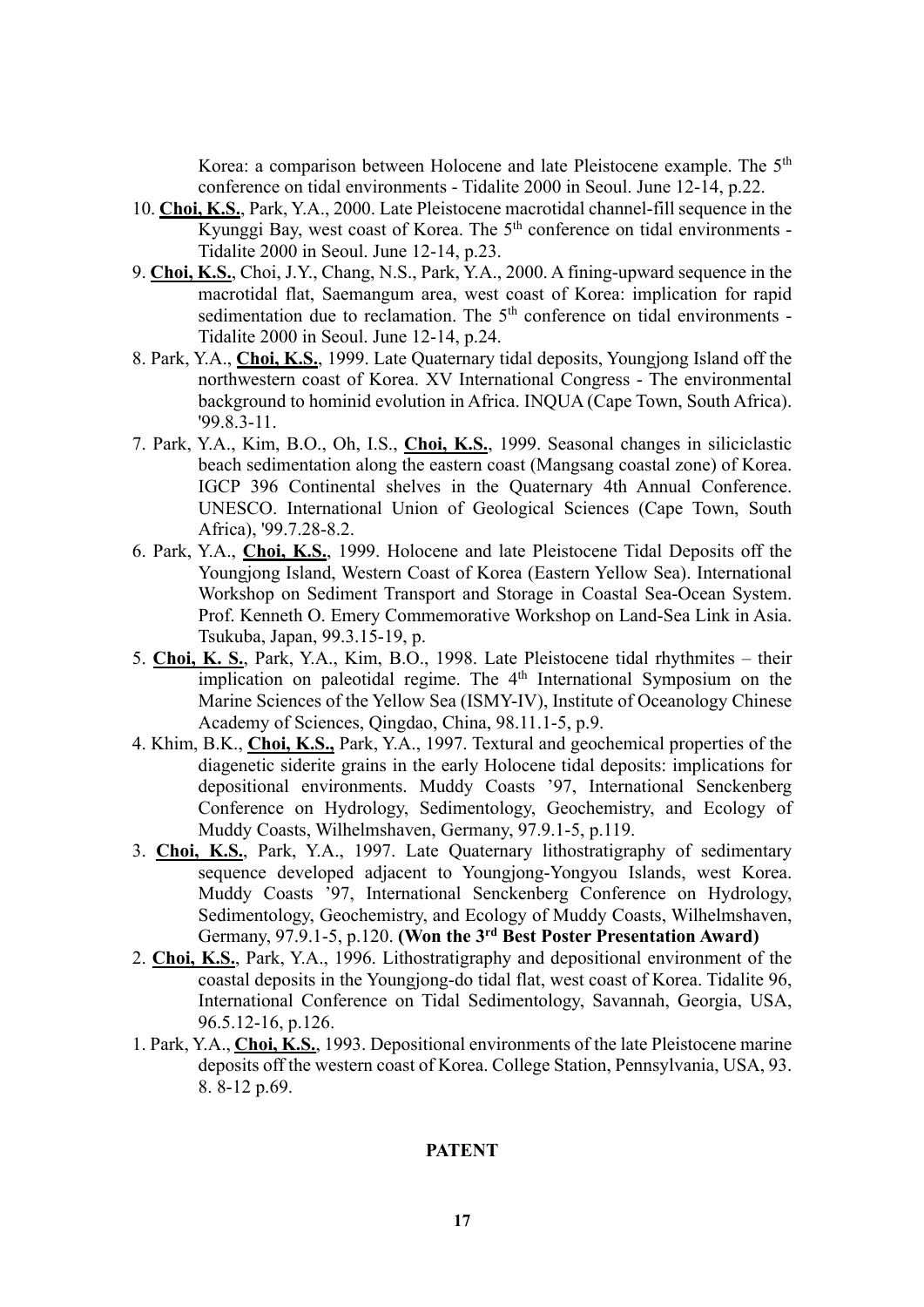**Choi, K.S.**, Oh, C.R., Jo, J.H., 2014. Device for recovering sedimentary structures from undisturbed sediments from modern tidal flats (Patent Number 10-1418342).

**Choi, K.S.**, Oh, C.R., Jo, J.H., 2015. Coring device for undisturbed tidal-flat deposits (Patent Number 10-1500563).

## **RESEARCH GRANTED**

- **2022-2026.** Development of living shoreline technology based on blue carbon science toward climate change adaptation. Korea Institute of Marine Science and Technology (KIMST-20220526)/ US\$ 450,000/ Investigator.
- **2022-2027.** Characterization of geomorphology and morphodynamics of tidal channel network in the macrotidal flats. National Research Foundation (NRF)/ US\$ 500,000/ Principal Investigator.
- **2021-2025.** Development of advanced science and technology for marine environmental impact assessment. Ministry of Oceans and Fisheries (MOF)/ US\$ 200,000/ Investigator.
- **2017-2022.** Integrated management of marine environment and ecosystems around Saemangeum. Ministry of Oceans and Fisheries (MOF)/ US\$ 280,000/ Investigator.
- **2017-2021.** Development of blue carbon information system and its assessment for management. Ministry of Oceans and Fisheries (MOF)/ US\$ 200,000/ Investigator.
- **2017.** Sediment excursion and seabed morphodynamics around EEZ sand-aggregate complex and Eocheong Island. Korea Water Resources Corporation (K-water)/ US\$ 120,000/ Principal Investigator.
- **2016-2018.** Quantitative estimation of morphodynamics and sediment transport in the macrotidal environment based on UAV measurement and hydrodynamic observation. National Research Foundation (NRF)/ US\$ 100,000/ Principal Investigator.
- **2015-2019.** Characterization of geomorphic variability of Kongsfjorden and Isfjorden in Svalbard. National Research Foundation (NRF)/ US\$ 350,000/ Principal Investigator.
- **2013-2016**. Detailed survey on the coastal areas around LNG Production base (Tongyoung and Samcheok). Korea Gas Corporation (KOGAS)/ US\$ 260,000/ Investigator.
- **2013-2015.** Development of evaluation technique of remaining hydrocarbon reserves of producing reservoir (Phase 2)/ Korea Institute of Energy Technology and Evaluation (KETEP)/ US\$ 550,000/ Principal Investigator.
- **2012-2013.** Architectural development of inclined heterolithic stratification (IHS) and relevant hydrodynamics in a macrotidal channel, Gomso Bay, west coast of Korea/ Statoil Canada/ US\$ 35,300/ Principal Investigator.
- **2012-2013.** Comparative studies on the architecture of inclined heterolithic stratification of Yeochari tidal flat, Ganghwa Island and Pebbley Beach Formation, Australia/ SNU / US\$ 13,000/ Principal Investigator.
- **2012-2013.** Study on the hydrodynamic characteristics and morphologic stability of macrotidal channel/ Sea Grant/ Mokpo University/ US\$ 25,000/ Principal Investigator.
- **2011-2012.** Morphologic change of intertidal flat and spatio-temporal variability of storm-generated deposits (Chenier)/ Honam Sea Grant/ Mokpo University/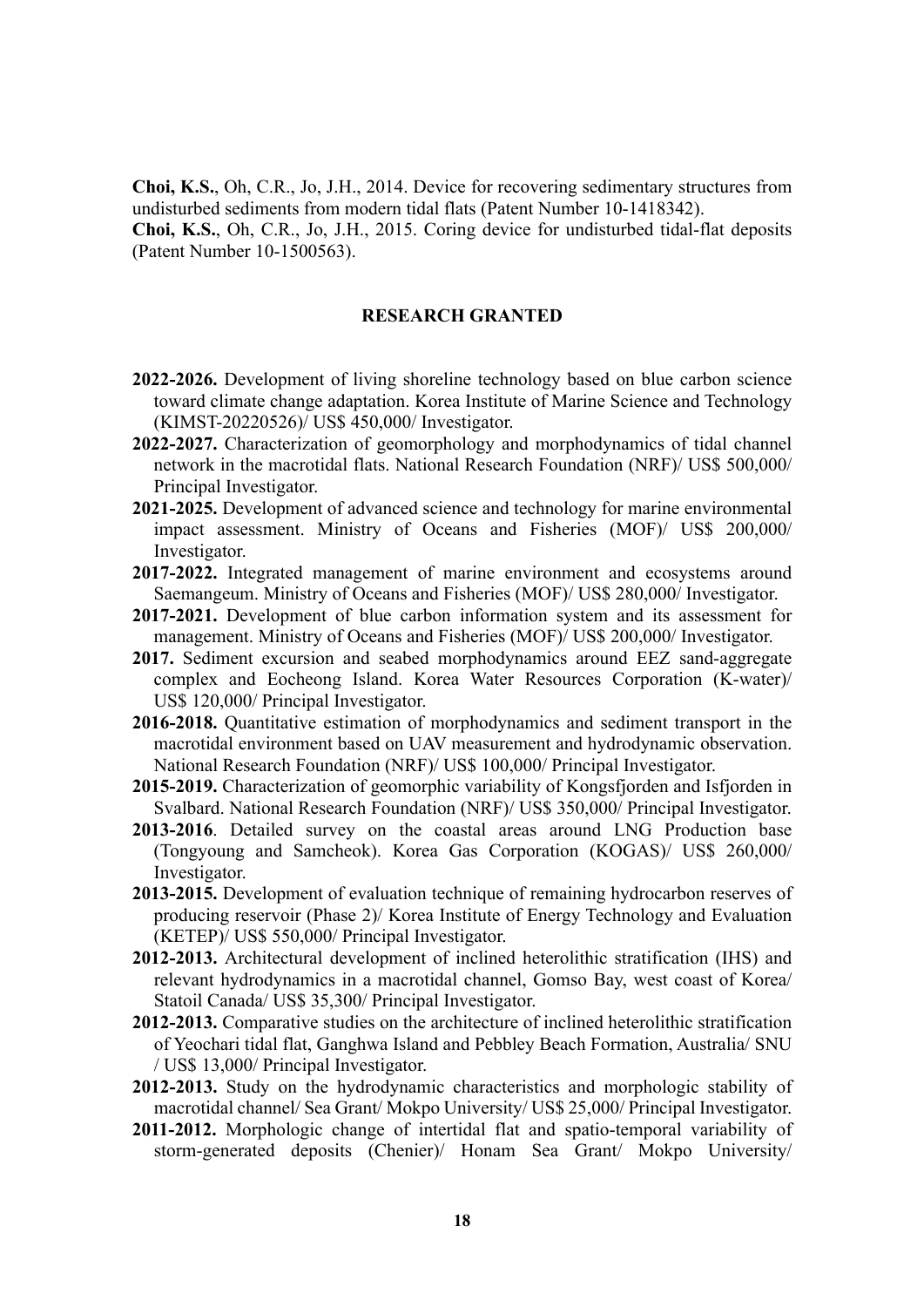US\$ 25,000/ Principal Investigator.

- **2011-2012.** Sedimentology and stratigraphic architecture of reservoir rocks in Block VI-1, offshore SE Korea/ CCS/ KNOC/ US\$ 45,000/ Principal Investigator
- **2010-2011**. Technical consultation on the database build-up of core image from Korean continental shelf/ Korea National Oil Corporation (KNOC)/ US\$ 21,000/ Principal Investigator.
- **2010-2011.** Development Planning of tidal flat environment of Jeonnam/ Jeonnam Provincial Office/ US\$ 80,000/ Principal Investigator.
- **2010-2013.** Development of evaluation technique of remaining hydrocarbon reserves of producing reservoir (Phase 1)/ Korea Institute of Energy Technology and Evaluation (KETEP)/ US\$ 2,130,000/ Principal Investigator.
- **2010.** Research on the prospectivity of Iraqi basin/ Gyeonggi University/ US\$ 8,400/ Principal Investigator
- **2010.** Research on the variation of intertidal flat morphology and spatio-temporal variation of storm-induced deposits/ Mokpo University/ US\$ 25,000/ Principal Investigator.
- **2009-2011.** Research on the spatio-temporal variability of suspended sediments in the giant tidal bars of Gyeonggi Bay/ Korea Research and Development Institute of Oceanography (KORDI)/ US\$ 33,000/ Principal Investigator.
- **2008-2011.** Analysis of tidal reservoir system through modern analogue study of modern intertidal environment/ Korea Institute of Geoscience and Mineral Resources (KIGAM) / US\$ 133,000/ Principal Investigator.
- **2008.** Study on geo-characters of SW coastal areas vulnerable to inundation/ Korea Institute of Geoscience and Mineral Resources (KIGAM)/ US\$ 6,000/ Principal Investigator.
- **2007-2010.** Facies architecture and evolution of macrotidal estuarine channel bank deposit in Gomso Bay. Korea Research Foundation (KRF)/ US\$ 50,000/ Principal Investigator.
- **2007-2009.** Study on the reconstruction of heterolithic facies architecture of macrotidal estuarine channel bank deposit. Korea Science Technology Foundation (KOSEF)/ US\$ 56,000/ Principal Investigator.
- **2004.** Research on Precision Tracking of Reservoir Beds in Tidal Basins/ Ministry of Industry and Resources (MOCIE)/ US\$ 250,000/ Investigator contracted to KIGAM.
- **2001-2003.** Proximal-distal trends in tide-dominated depositional systems/ Force Tides Project sponsored by Statoil, Agip, ConocoPhillips, Dong, BP, ExxonMobil, Shell, and Total (FORCE)/ US\$ 300,000/ Investigator contracted to Queen's University
- **1999.** Research on the delineation of continental shelf/ Ministry of Marine and Fishery (MOMAF)/ US\$ 60,000/ Investigator contracted to Seoul National University

## **INTERNATIONAL FIELD TRIP EXPERIENCES**

- **2020** Sittaung River (inshore tidal flats, river), Myanmar
- **2019** Dicksonfjorden (modern fjord tidal flat, river, spit), Svalbard Sittaung River (inshore tidal flats, river), Myanmar
- **2018** Dicksonfjorden (modern fjord tidal flat, river, spit), Svalbard Sittaung River (inshore tidal flats, river), Myanmar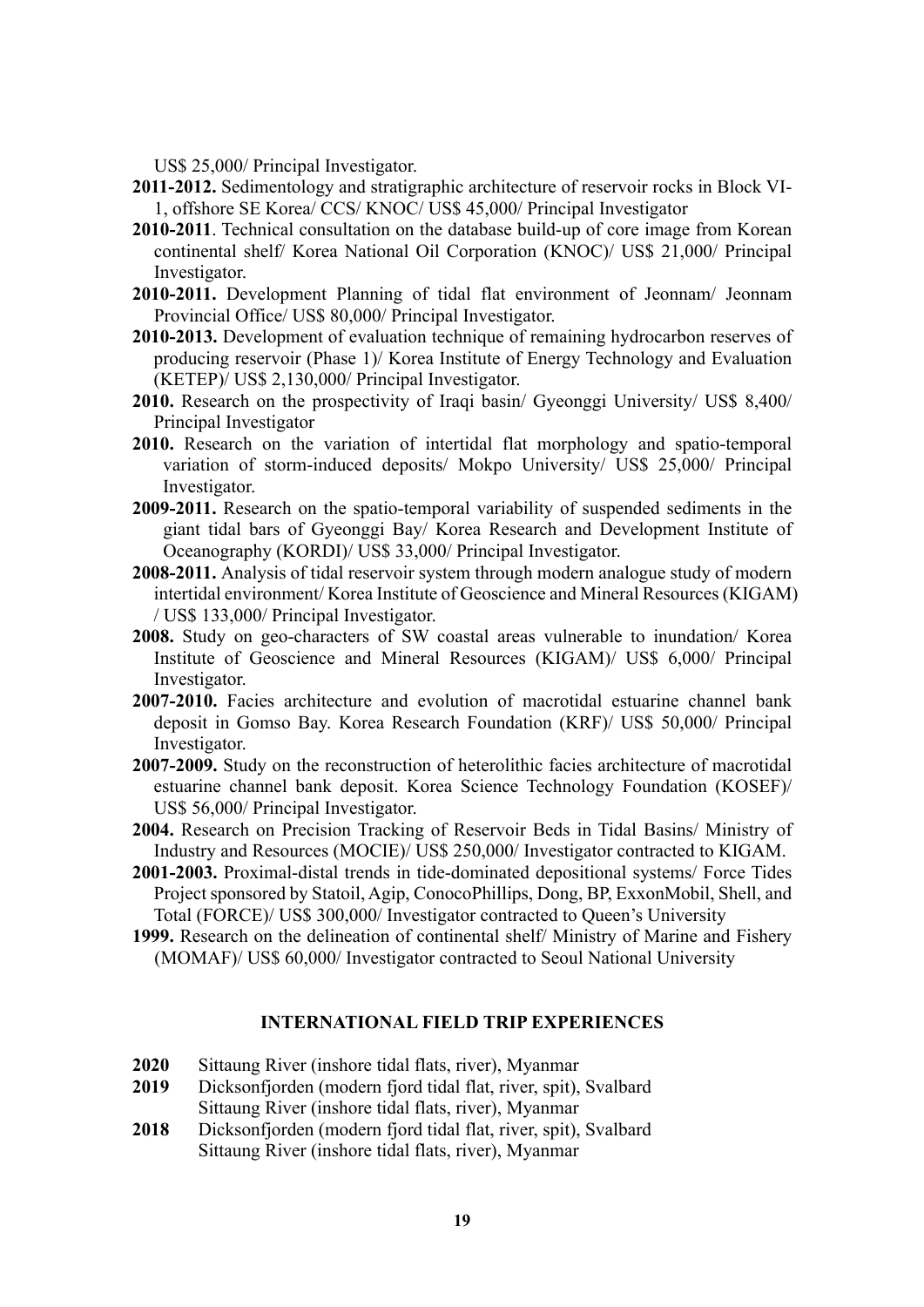| 2017 | San Juan (mangroves), Philippine                                                                                                                |
|------|-------------------------------------------------------------------------------------------------------------------------------------------------|
|      | Dicksonfjorden (modern fjord tidal flat, river, spit), Svalbard                                                                                 |
|      | Sittaung River (inshore tidal flats, river), Myanmar                                                                                            |
|      | Cretaceous estuarine deposits, Drumheller, Canada                                                                                               |
| 2016 | Kampot (mangroves, beaches), Cambodia                                                                                                           |
|      | Kongsfjorden (modern fjord beach, spit), Svalbard                                                                                               |
|      | Dicksonfjorden (modern fjord tidal flat, river, spit), Svalbard                                                                                 |
|      | Sittaung River (inshore tidal flats, river), Myanmar                                                                                            |
| 2015 | Kongsfjorden (modern fjord), Svalbard                                                                                                           |
|      | Isfjorden (modern fjord beach), Svalbard                                                                                                        |
|      | Sittaung River (inshore tidal flats, river), Myanmar                                                                                            |
|      | West Floy Canyon (Big Horn Canyon), Green River, Utah, USA                                                                                      |
| 2014 | Pebbley Beach Formation (Permian tidal succession), Pebbley Beach, Australia                                                                    |
|      | Sittaung River (inshore tidal flats, river), Myanmar                                                                                            |
|      | West Floy Canyon (Big Horn Canyon), Green River, Utah, USA                                                                                      |
|      | Steepbank (Cretaceous tidal succession), Fort McMurray, AB, Canada                                                                              |
| 2013 | Pebbley Beach Formation (Permian tidal succession), Pebbley Beach, Australia                                                                    |
|      | Severn estuary (Triassic rock succession and modern tidal flats), England                                                                       |
|      | Carboniferous Brimham Grit, North Yorkshire, England                                                                                            |
|      | West Floy Canyon (Big Horn Canyon), Green River, Utah, USA                                                                                      |
| 2012 | Pebbley Beach Formation (Permian tidal succession), Pebbley Beach, Australia                                                                    |
|      | La Jolla beach turbidite succession, CA, USA                                                                                                    |
|      | Gironde estuary, Arcachon estuary, France                                                                                                       |
|      | West Floy Canyon (Big Horn Canyon), Green River, Utah, USA                                                                                      |
| 2011 | West Floy Canyon (Big Horn Canyon), Green River, Utah, USA                                                                                      |
|      | Slope turbidite, carbonate slope and platform (Eocene), Ainsa, Spain                                                                            |
| 2010 | West Floy Canyon (Cretaceous tidal succession), Green River, Utah, USA                                                                          |
|      | Willapa Bay (modern/Pleistocene meso-tidal deposits), Long Beach, WS, USA                                                                       |
|      | Steepbank (Cretaceous tidal succession), Fort McMurray, AB, Canada                                                                              |
|      | Patagonia (Miocene tidal succession), Trelew, Bariloche City, Argentina                                                                         |
| 2009 | Mont-Saint-Michel Bay (Macrotidal Estuary, Embayment), Caen, France<br>Mahuangshan (Tertiary and Quaternary loess deposits), Mahuangshan, China |
| 2004 | Mont-Saint-Michel Bay (Macrotidal Estuary, Embayment), Caen, France                                                                             |
| 2003 | Sego, San Arroyo Sandstone (Cretaceous tidal succession), Colorado, USA                                                                         |
| 2002 | Galveston (Barrier Island), Texas, USA                                                                                                          |
|      | Bay of Fundy (Macrotidal flat), Nova Scotia, Canada                                                                                             |
|      | Wave-dominated Embayments along the east coast of Nova Scotia, Canada                                                                           |
|      | Qiantangjiang (Mesotidal Embayment), Hangzhou, China                                                                                            |
| 2001 | Albany (shelf to coastal succession), New York, USA                                                                                             |
| 1996 | Sapelo Island (Mesotidal Barrier, Backbarriers, Salt marshes), Savannah,                                                                        |
|      | Georgia, USA                                                                                                                                    |

# **E&P EXPERIENCES AND CONSULTATIONS**

- **2013** Canada oil sand (Osum Energy) DSME E&R
- **2012** Canada gas field (Maxhamish Field) GEOCLEW